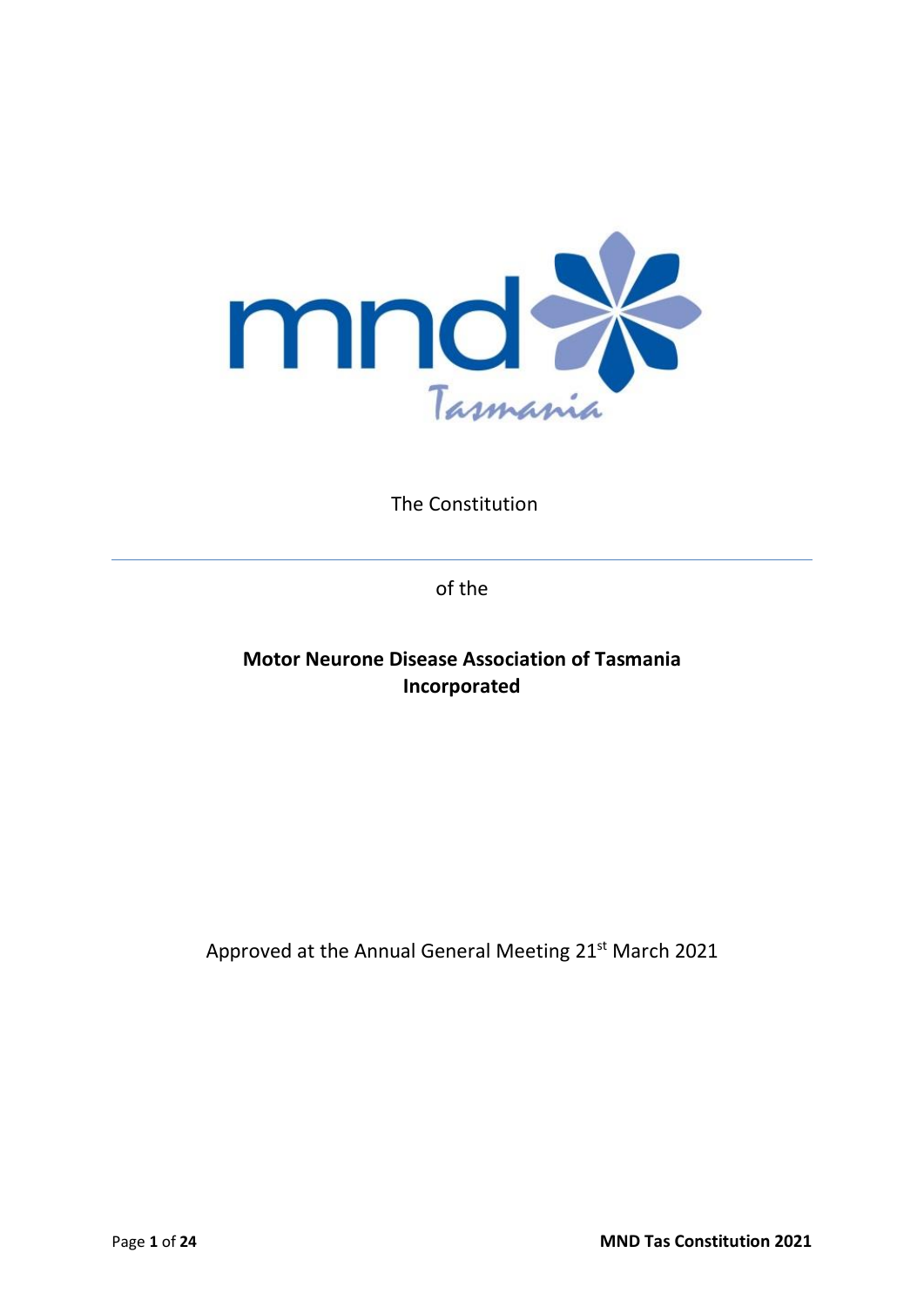#### **Index**

- 1. Name of association, Page 3
- 2. Interpretation, Page 3
- 3. Association's office, Page 4
- 4. Objects and purposes of Association, Page 4
- 5. Membership of Association, Page 5
- 6. Liability of members, Page 6
- 7. Income and property of Association, Page 7
- 8. Accounts of receipts and expenditure, Page 7
- 9. Banking and finance, Page 8
- 10. Auditor, Page 9
- 11. Audit of accounts, Page 9
- 12. Exemptions under the Act, Page 10
- 13. Annual general meeting, Page 11
- 14. Special general meetings, Page 12
- 15. Notices of general meetings, Page 12
- 16. Business and quorum at general meetings, Page 13
- 17. Chairperson at general meetings, Page 14
- 18. Adjournment of general meetings, Page 14
- 19. Determination of questions arising at general meetings, Page 14
- 20. Votes, Page 15
- 21. Taking of poll, Page 15
- 22.When poll to be taken, Page 15
- 23. Affairs of Association to be managed by a Board of Management, Page 15
- 24. Officers of the Association, Page 16
- 25. Constitution of the Board, Page 16
- 26. Election of numbers of Board, Page 17
- 27. Vacation of office, Page 17
- 28. Meetings of the Board, Page 18
- 29. Disclosure of interests, Page 19
- 30. Committees, Page 20
- 31. Executive Board, Page 21
- 32. Annual subscription, Page 21
- 33. Service of notices and requisitions, Page 22
- 34. Expulsion of members, Page 22
- 35. Appeal against expulsion, Page 22
- 36. Disputes, Page 23
- 37. Dissolution of the Association Page 23
- 38. Seal of Association, Page 24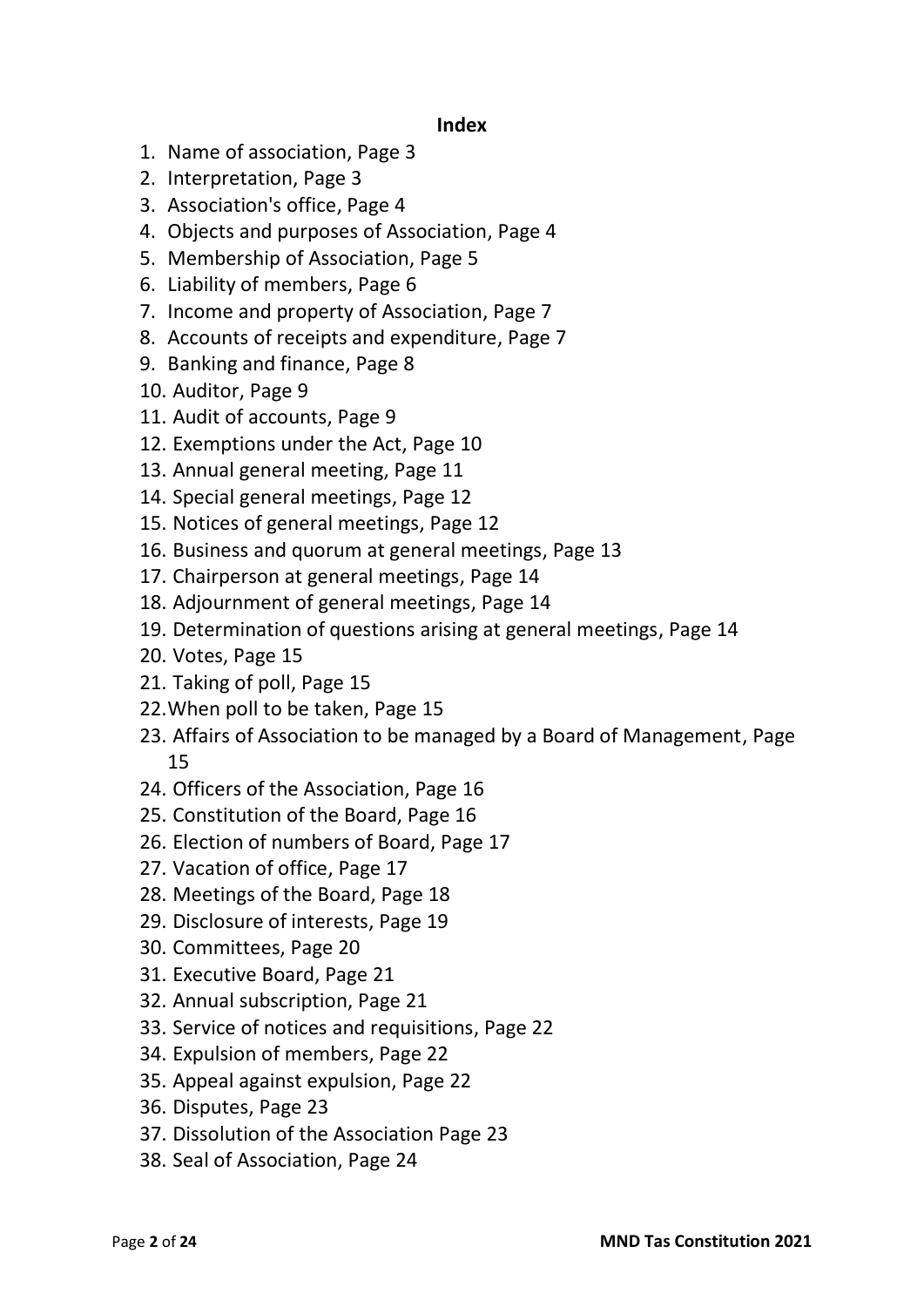# **Rules for the association**

[Regulation](https://www.legislation.tas.gov.au/view/whole/html/inforce/current/sr-2017-072?query=((PrintType%3D%22act.reprint%22+AND+Amending%3C%3E%22pure%22+AND+PitValid%3D%40pointInTime(20180129000000))+OR+(PrintType%3D%22act.reprint%22+AND+Amending%3D%22pure%22+AND+PitValid%3D%40pointInTime(20180129000000))+OR+(PrintType%3D%22reprint%22+AND+Amending%3C%3E%22pure%22+AND+PitValid%3D%40pointInTime(20180129000000))+OR+(PrintType%3D%22reprint%22+AND+Amending%3D%22pure%22+AND+PitValid%3D%40pointInTime(20180129000000)))+AND+Title%3D(%22association%22+AND+%22model%22+AND+%22rules%22)&dQuery=Document+Types%3D%22%3Cspan+class%3D) 3

#### **1. Name of association**

The name of the association is as follows:

Motor Neurone Disease Association of Tasmania Incorporated, hereinafter called "the Association".

The name of the Incorporated Association may be abbreviated to MNDTas.

#### **2. Interpretation**

In these rules, unless the context otherwise requires – *accounting records* has the same meaning as in the Act;

Act means the [Associations Incorporation Act 1964](https://www.legislation.tas.gov.au/view/html/inforce/2017-12-26/act-1964-064);

*annual general meeting* means an annual general meeting of the Association held under [rule](https://www.legislation.tas.gov.au/view/whole/html/inforce/current/sr-2017-072?query=((PrintType%3D%22act.reprint%22+AND+Amending%3C%3E%22pure%22+AND+PitValid%3D%40pointInTime(20180129000000))+OR+(PrintType%3D%22act.reprint%22+AND+Amending%3D%22pure%22+AND+PitValid%3D%40pointInTime(20180129000000))+OR+(PrintType%3D%22reprint%22+AND+Amending%3C%3E%22pure%22+AND+PitValid%3D%40pointInTime(20180129000000))+OR+(PrintType%3D%22reprint%22+AND+Amending%3D%22pure%22+AND+PitValid%3D%40pointInTime(20180129000000)))+AND+Title%3D(%22association%22+AND+%22model%22+AND+%22rules%22)&dQuery=Document+Types%3D%22%3Cspan+class%3D) 13 ;

*Association* means the association referred to in [rule](https://www.legislation.tas.gov.au/view/whole/html/inforce/current/sr-2017-072?query=((PrintType%3D%22act.reprint%22+AND+Amending%3C%3E%22pure%22+AND+PitValid%3D%40pointInTime(20180129000000))+OR+(PrintType%3D%22act.reprint%22+AND+Amending%3D%22pure%22+AND+PitValid%3D%40pointInTime(20180129000000))+OR+(PrintType%3D%22reprint%22+AND+Amending%3C%3E%22pure%22+AND+PitValid%3D%40pointInTime(20180129000000))+OR+(PrintType%3D%22reprint%22+AND+Amending%3D%22pure%22+AND+PitValid%3D%40pointInTime(20180129000000)))+AND+Title%3D(%22association%22+AND+%22model%22+AND+%22rules%22)&dQuery=Document+Types%3D%22%3Cspan+class%3D) 1 ;

*association* has the same meaning as in the Act;

*auditor* means the person appointed as the auditor of the Association under [rule](https://www.legislation.tas.gov.au/view/whole/html/inforce/current/sr-2017-072?query=((PrintType%3D%22act.reprint%22+AND+Amending%3C%3E%22pure%22+AND+PitValid%3D%40pointInTime(20180129000000))+OR+(PrintType%3D%22act.reprint%22+AND+Amending%3D%22pure%22+AND+PitValid%3D%40pointInTime(20180129000000))+OR+(PrintType%3D%22reprint%22+AND+Amending%3C%3E%22pure%22+AND+PitValid%3D%40pointInTime(20180129000000))+OR+(PrintType%3D%22reprint%22+AND+Amending%3D%22pure%22+AND+PitValid%3D%40pointInTime(20180129000000)))+AND+Title%3D(%22association%22+AND+%22model%22+AND+%22rules%22)&dQuery=Document+Types%3D%22%3Cspan+class%3D) 10 ;

*authorised deposit-taking institution* means a body corporate that is an authorised deposit-taking institution for the purposes of the [Banking Act 1959](https://www.legislation.tas.gov.au/view/html/inforce/2017-12-26/act-1959-999) of the Commonwealth;

*basic objects of the Association* means the objects and purposes of the Association as stated in an application under [section 7](https://www.legislation.tas.gov.au/view/html/inforce/2017-12-26/act-1964-064#GS7@EN) of the Act for the incorporation of the Association;

*Board* means the Board of management referred to in [rule](https://www.legislation.tas.gov.au/view/whole/html/inforce/current/sr-2017-072?query=((PrintType%3D%22act.reprint%22+AND+Amending%3C%3E%22pure%22+AND+PitValid%3D%40pointInTime(20180129000000))+OR+(PrintType%3D%22act.reprint%22+AND+Amending%3D%22pure%22+AND+PitValid%3D%40pointInTime(20180129000000))+OR+(PrintType%3D%22reprint%22+AND+Amending%3C%3E%22pure%22+AND+PitValid%3D%40pointInTime(20180129000000))+OR+(PrintType%3D%22reprint%22+AND+Amending%3D%22pure%22+AND+PitValid%3D%40pointInTime(20180129000000)))+AND+Title%3D(%22association%22+AND+%22model%22+AND+%22rules%22)&dQuery=Document+Types%3D%22%3Cspan+class%3D) 23 ;

*financial year* has the same meaning as in the Act;

#### *general meeting* means –

- (a) an annual general meeting; or
- (b) a special general meeting;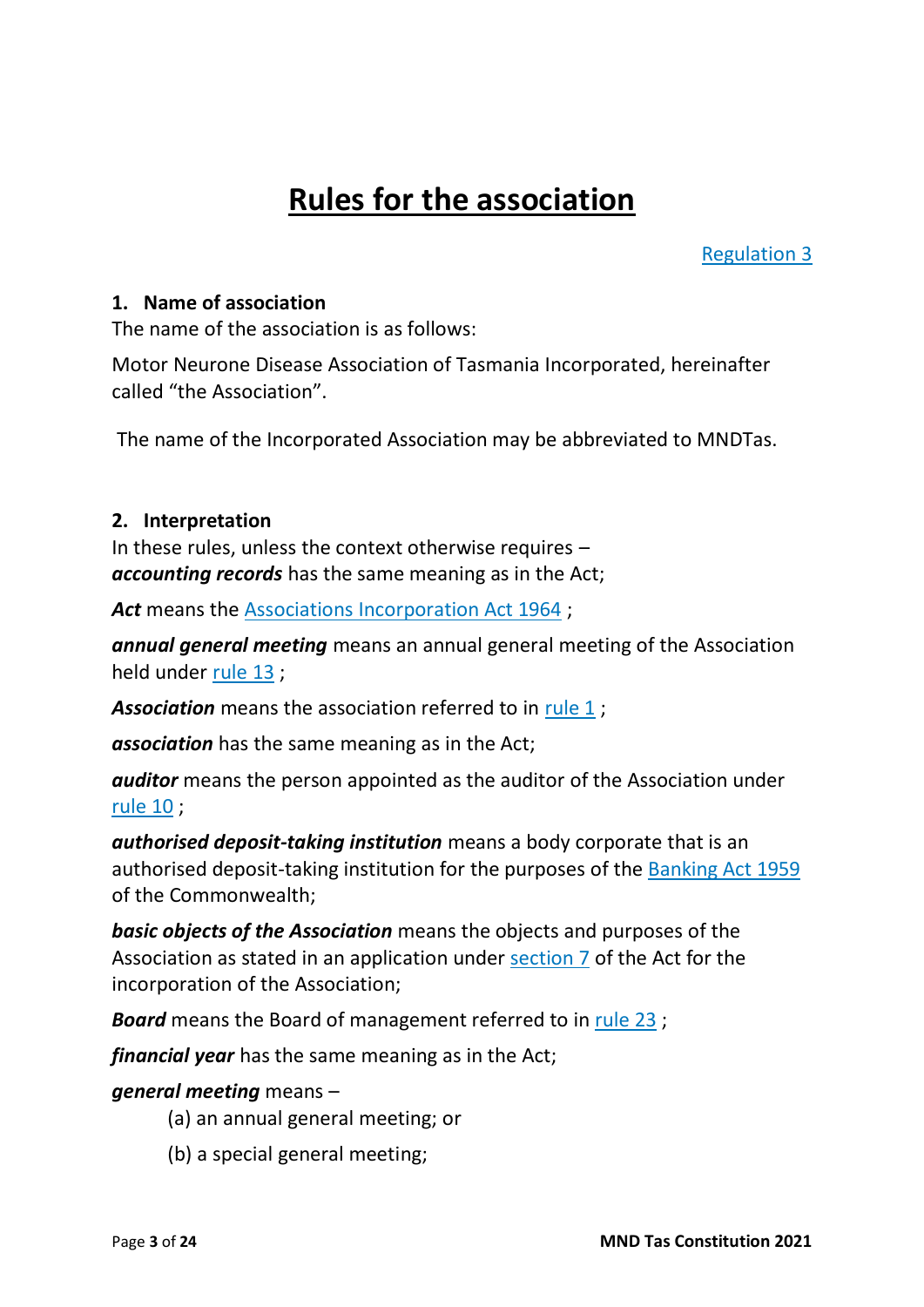*officer of the Association* means a person elected as an officer of the Association at an annual general meeting or appointed as an officer of the Association under rule [24\(5\)](https://www.legislation.tas.gov.au/view/whole/html/inforce/current/sr-2017-072?query=((PrintType%3D%22act.reprint%22+AND+Amending%3C%3E%22pure%22+AND+PitValid%3D%40pointInTime(20180129000000))+OR+(PrintType%3D%22act.reprint%22+AND+Amending%3D%22pure%22+AND+PitValid%3D%40pointInTime(20180129000000))+OR+(PrintType%3D%22reprint%22+AND+Amending%3C%3E%22pure%22+AND+PitValid%3D%40pointInTime(20180129000000))+OR+(PrintType%3D%22reprint%22+AND+Amending%3D%22pure%22+AND+PitValid%3D%40pointInTime(20180129000000)))+AND+Title%3D(%22association%22+AND+%22model%22+AND+%22rules%22)&dQuery=Document+Types%3D%22%3Cspan+class%3D) ;

*ordinary business of an annual general meeting* means the business specified in rule [13\(5\)](https://www.legislation.tas.gov.au/view/whole/html/inforce/current/sr-2017-072?query=((PrintType%3D%22act.reprint%22+AND+Amending%3C%3E%22pure%22+AND+PitValid%3D%40pointInTime(20180129000000))+OR+(PrintType%3D%22act.reprint%22+AND+Amending%3D%22pure%22+AND+PitValid%3D%40pointInTime(20180129000000))+OR+(PrintType%3D%22reprint%22+AND+Amending%3C%3E%22pure%22+AND+PitValid%3D%40pointInTime(20180129000000))+OR+(PrintType%3D%22reprint%22+AND+Amending%3D%22pure%22+AND+PitValid%3D%40pointInTime(20180129000000)))+AND+Title%3D(%22association%22+AND+%22model%22+AND+%22rules%22)&dQuery=Document+Types%3D%22%3Cspan+class%3D) ;

*ordinary Board member* means a member of the Board other than an officer of the Association;

*public officer* means the person who is, under [section 14](https://www.legislation.tas.gov.au/view/html/inforce/2017-12-26/act-1964-064#GS14@EN) of the Act, the public officer of the Association;

*special Board meeting* means a meeting of the Board that is convened under rule [28\(2\)](https://www.legislation.tas.gov.au/view/whole/html/inforce/current/sr-2017-072?query=((PrintType%3D%22act.reprint%22+AND+Amending%3C%3E%22pure%22+AND+PitValid%3D%40pointInTime(20180129000000))+OR+(PrintType%3D%22act.reprint%22+AND+Amending%3D%22pure%22+AND+PitValid%3D%40pointInTime(20180129000000))+OR+(PrintType%3D%22reprint%22+AND+Amending%3C%3E%22pure%22+AND+PitValid%3D%40pointInTime(20180129000000))+OR+(PrintType%3D%22reprint%22+AND+Amending%3D%22pure%22+AND+PitValid%3D%40pointInTime(20180129000000)))+AND+Title%3D(%22association%22+AND+%22model%22+AND+%22rules%22)&dQuery=Document+Types%3D%22%3Cspan+class%3D) by the president or any 4 of the members of the Board;

*special general meeting* means a special general meeting of the Association convened under [rule](https://www.legislation.tas.gov.au/view/whole/html/inforce/current/sr-2017-072?query=((PrintType%3D%22act.reprint%22+AND+Amending%3C%3E%22pure%22+AND+PitValid%3D%40pointInTime(20180129000000))+OR+(PrintType%3D%22act.reprint%22+AND+Amending%3D%22pure%22+AND+PitValid%3D%40pointInTime(20180129000000))+OR+(PrintType%3D%22reprint%22+AND+Amending%3C%3E%22pure%22+AND+PitValid%3D%40pointInTime(20180129000000))+OR+(PrintType%3D%22reprint%22+AND+Amending%3D%22pure%22+AND+PitValid%3D%40pointInTime(20180129000000)))+AND+Title%3D(%22association%22+AND+%22model%22+AND+%22rules%22)&dQuery=Document+Types%3D%22%3Cspan+class%3D) 14 ;

*special resolution* has the same meaning as in the Act.

#### **3. Association's office**

The office of the Association is to be at the following place or at any other place the Board determines:

PO Box 379 Sandy Bay Tasmania 7006

#### **4. Objects and purposes of Association**

The objects and purposes of the Association consist of the basic objects of the Association and the following objects and purposes:

- 1. to provide the best possible care and support for people living with Motor Neurone Disease (MND) or Kennedys Disease (KD).
- 2. to collect and share the best available advice on living with MND/ KD
- 3. to create and foster links between people living with MND/ KD by providing opportunities for interaction.
- 4. to raise awareness of MND/ KD and the needs it creates.
- 5. to develop and maintain relations with MND Associations within Australia and overseas.
- 6. to foster and maintain links that help the Association achieve its mission.
- 7. to encourage and support research initiatives and disseminate knowledge of research progress.
- 8. to achieve the Association's mission through innovation and influence.
- 9. to raise money in any manner and on terms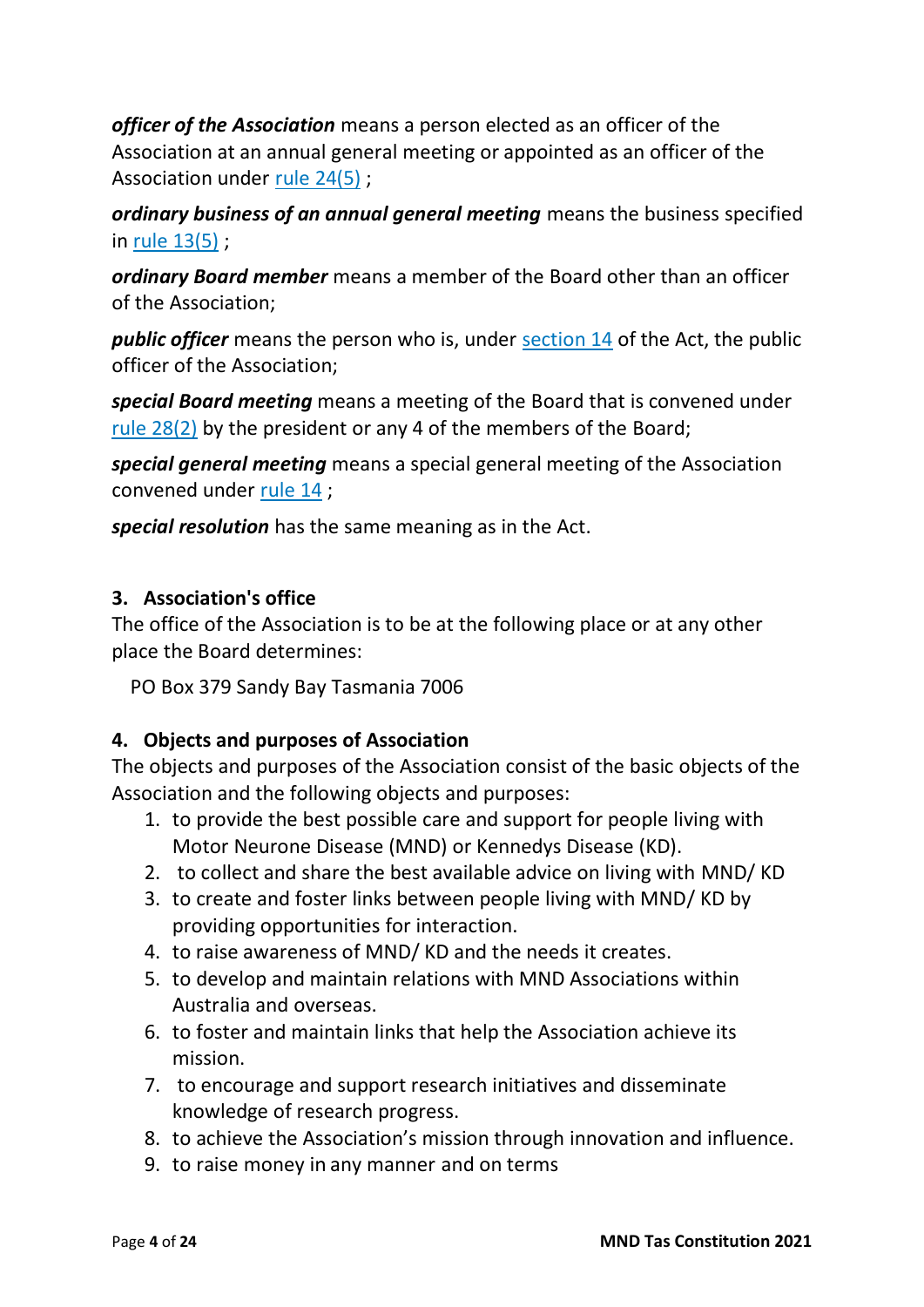- a. The Board thinks fit, or
- 10.approved or directed by resolution passed at a general meeting. subject to the provisions of the Trustee Act 1988 the investment in any manner the Board determines, of any money the Association does not immediately require for any of the objectives or purposes of the Association.
- 11.the making of a gift, subscription or donation to any of the funds, authorities or institutionsto which *section 78A of the Income TaxAssessment Act 1936* of the Commonwealth relates.
- 12.the purchase, or acquisition, and the undertaking of all or part of the property, assets, liabilities or engagements of any association with which the Association is amalgamated in accordance with the provisions of the Act and the rules of the Association.
- 13.the doing of any lawful thing incidental or conducive to the attainment of the objectives or purposes of the Association.

# **5. Membership of Association**

**(1)** A person who is approved for membership in accordance with this rule is eligible to be a member of the Association on payment of the annual subscription specified in rule 32.

(2) An application of a person for membership is to be,

- (a) Made in writing using the applicable form located on the MND Tasmania website.
- (b) Accompanied by the annual subscription fee.
- (c) Lodged with MND Tasmania or MND Victoria.

(3) As soon as practicable after receipt of application and payment of fee the Administration team will enter the applicants details into the register of members.

(4) A member of the Association may resign by serving on the administration team a written notice of resignation.

(5) On receipt of a notice from a member of the Association under subrule (5), the administration team who will update the members details in the register of members to show that membership has ceased.

(6) A person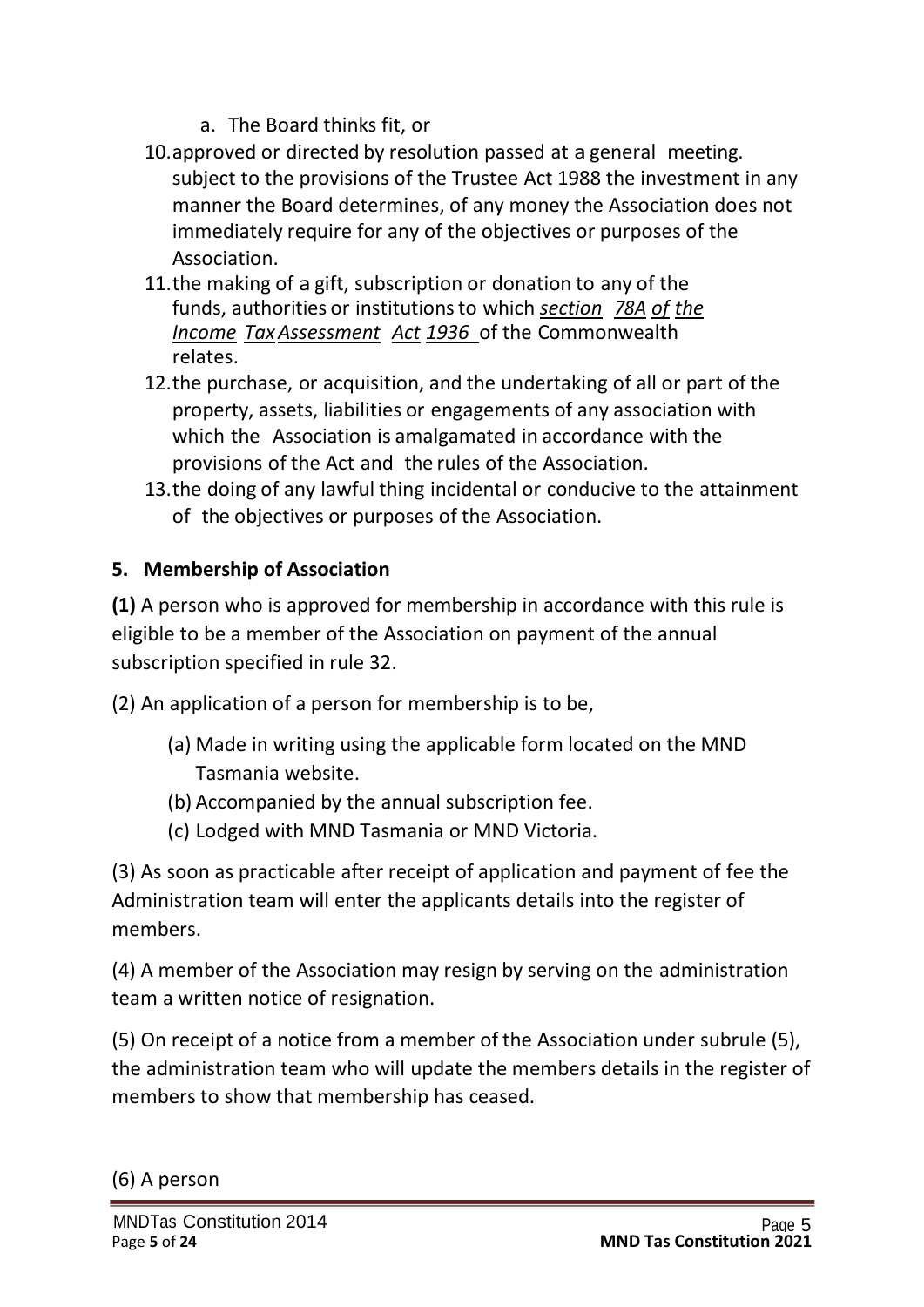(a) becomes a member of the Association where his or her details are entered in the register of members; and

(b) ceases to be a member of the Association when his or her details are removed from the register under subrule (6) or 32(4).

(7) The Administration team is to maintain a register of members containing

(a) the name of each member of the Association and the date on which he or she became a member; and

(b) the members postal address or residential address or address of business or employment; and

(c) an email address, if any, that the member has nominated as the email address to which notices from the Association may be sent; and

(d) the name of each person who has ceased to be a member of the Association and the date on which the person ceased to be a member of the Association.

## **6. Liability of members**

(1) Any right, privilege or obligation of a person as a member of the Association –

(a) is not capable of being transferred to another person; and

(b) terminates when the person ceases to be a member of the Association.

(2) If the Association is wound up, each person who was, immediately before the Association is wound up, a member of the Association, and each person who was a member of the Association within the period of 12 months immediately preceding the commencement of the winding-up, is liable to contribute –

(a) to the assets of the Association for payment of the liabilities of the Association; and

(b) for the costs, charges and expenses of the winding-up; and

(c) for the adjustment of the rights of the contributors among themselves.

(3) Any liability under [subrule](https://www.legislation.tas.gov.au/view/whole/html/inforce/current/sr-2017-072?query=((PrintType%3D%22act.reprint%22+AND+Amending%3C%3E%22pure%22+AND+PitValid%3D%40pointInTime(20180129000000))+OR+(PrintType%3D%22act.reprint%22+AND+Amending%3D%22pure%22+AND+PitValid%3D%40pointInTime(20180129000000))+OR+(PrintType%3D%22reprint%22+AND+Amending%3C%3E%22pure%22+AND+PitValid%3D%40pointInTime(20180129000000))+OR+(PrintType%3D%22reprint%22+AND+Amending%3D%22pure%22+AND+PitValid%3D%40pointInTime(20180129000000)))+AND+Title%3D(%22association%22+AND+%22model%22+AND+%22rules%22)&dQuery=Document+Types%3D%22%3Cspan+class%3D) (2) is not to exceed \$5.00.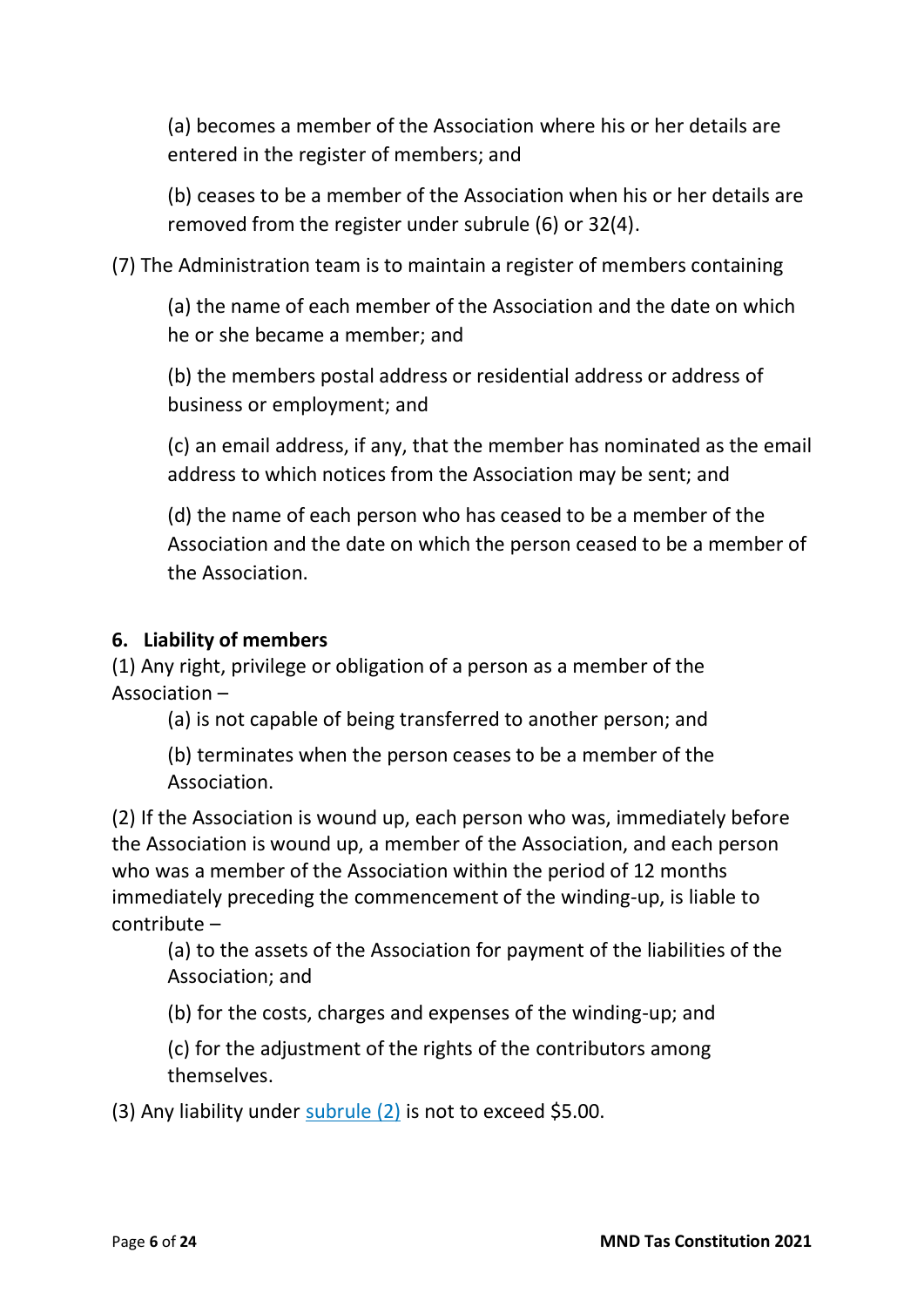(4) Despite [subrule](https://www.legislation.tas.gov.au/view/whole/html/inforce/current/sr-2017-072?query=((PrintType%3D%22act.reprint%22+AND+Amending%3C%3E%22pure%22+AND+PitValid%3D%40pointInTime(20180129000000))+OR+(PrintType%3D%22act.reprint%22+AND+Amending%3D%22pure%22+AND+PitValid%3D%40pointInTime(20180129000000))+OR+(PrintType%3D%22reprint%22+AND+Amending%3C%3E%22pure%22+AND+PitValid%3D%40pointInTime(20180129000000))+OR+(PrintType%3D%22reprint%22+AND+Amending%3D%22pure%22+AND+PitValid%3D%40pointInTime(20180129000000)))+AND+Title%3D(%22association%22+AND+%22model%22+AND+%22rules%22)&dQuery=Document+Types%3D%22%3Cspan+class%3D) (2) , a former member of the Association is not liable to contribute under that subrule in respect of any liability of the Association incurred after he or she ceased to be a member.

## **7. Income and property of Association**

(1) The income and property of the Association is to be applied solely towards the promotion of the objects and purposes of the Association.

(2) No portion of the income or property of the Association is to be paid or transferred to any member of the Association unless the payment or transfer is made in accordance with this rule.

(3) The Association may –

(a) pay a person or member of the Association –

(i) remuneration in return for services rendered to the Association, or for goods supplied to the Association, in the ordinary course of business of the person or member; or

(ii) remuneration that constitutes a reimbursement for out-ofpocket expenses incurred by the person or member for any of the objects or purposes of the Association; or

(iii) interest at a rate not exceeding 7.25% on money lent to the Association by the person or member; or

(iv) a reasonable amount by way of rent for premises, or a part of premises, let to the Association by the person or member; and

(b) pay a member of the Board remuneration in return for carrying out the functions of a member of the Board; and

(c) pay a member of a committee remuneration in return for carrying out the functions of a member of the committee; and

(d) if so requested by or on behalf of any other association, organisation or body, appoint or nominate a member of the Association to an office in that other association, organisation or body.

(4) Despite [subrule](https://www.legislation.tas.gov.au/view/whole/html/inforce/current/sr-2017-072?query=((PrintType%3D%22act.reprint%22+AND+Amending%3C%3E%22pure%22+AND+PitValid%3D%40pointInTime(20180129000000))+OR+(PrintType%3D%22act.reprint%22+AND+Amending%3D%22pure%22+AND+PitValid%3D%40pointInTime(20180129000000))+OR+(PrintType%3D%22reprint%22+AND+Amending%3C%3E%22pure%22+AND+PitValid%3D%40pointInTime(20180129000000))+OR+(PrintType%3D%22reprint%22+AND+Amending%3D%22pure%22+AND+PitValid%3D%40pointInTime(20180129000000)))+AND+Title%3D(%22association%22+AND+%22model%22+AND+%22rules%22)&dQuery=Document+Types%3D%22%3Cspan+class%3D)  $(3)(a)$ , [\(b\)](https://www.legislation.tas.gov.au/view/whole/html/inforce/current/sr-2017-072?query=((PrintType%3D%22act.reprint%22+AND+Amending%3C%3E%22pure%22+AND+PitValid%3D%40pointInTime(20180129000000))+OR+(PrintType%3D%22act.reprint%22+AND+Amending%3D%22pure%22+AND+PitValid%3D%40pointInTime(20180129000000))+OR+(PrintType%3D%22reprint%22+AND+Amending%3C%3E%22pure%22+AND+PitValid%3D%40pointInTime(20180129000000))+OR+(PrintType%3D%22reprint%22+AND+Amending%3D%22pure%22+AND+PitValid%3D%40pointInTime(20180129000000)))+AND+Title%3D(%22association%22+AND+%22model%22+AND+%22rules%22)&dQuery=Document+Types%3D%22%3Cspan+class%3D) and  $(c)$ , the Association is not to pay a person any amount under that subrule unless the Association or Board has first approved that payment.

(5) Despite [subrule](https://www.legislation.tas.gov.au/view/whole/html/inforce/current/sr-2017-072?query=((PrintType%3D%22act.reprint%22+AND+Amending%3C%3E%22pure%22+AND+PitValid%3D%40pointInTime(20180129000000))+OR+(PrintType%3D%22act.reprint%22+AND+Amending%3D%22pure%22+AND+PitValid%3D%40pointInTime(20180129000000))+OR+(PrintType%3D%22reprint%22+AND+Amending%3C%3E%22pure%22+AND+PitValid%3D%40pointInTime(20180129000000))+OR+(PrintType%3D%22reprint%22+AND+Amending%3D%22pure%22+AND+PitValid%3D%40pointInTime(20180129000000)))+AND+Title%3D(%22association%22+AND+%22model%22+AND+%22rules%22)&dQuery=Document+Types%3D%22%3Cspan+class%3D)  $(3)(d)$ , the Association is not to appoint or nominate a member of the Association under that subrule to an office in respect of which remuneration is payable unless the Association or Board has first approved –

(a) that appointment or nomination; and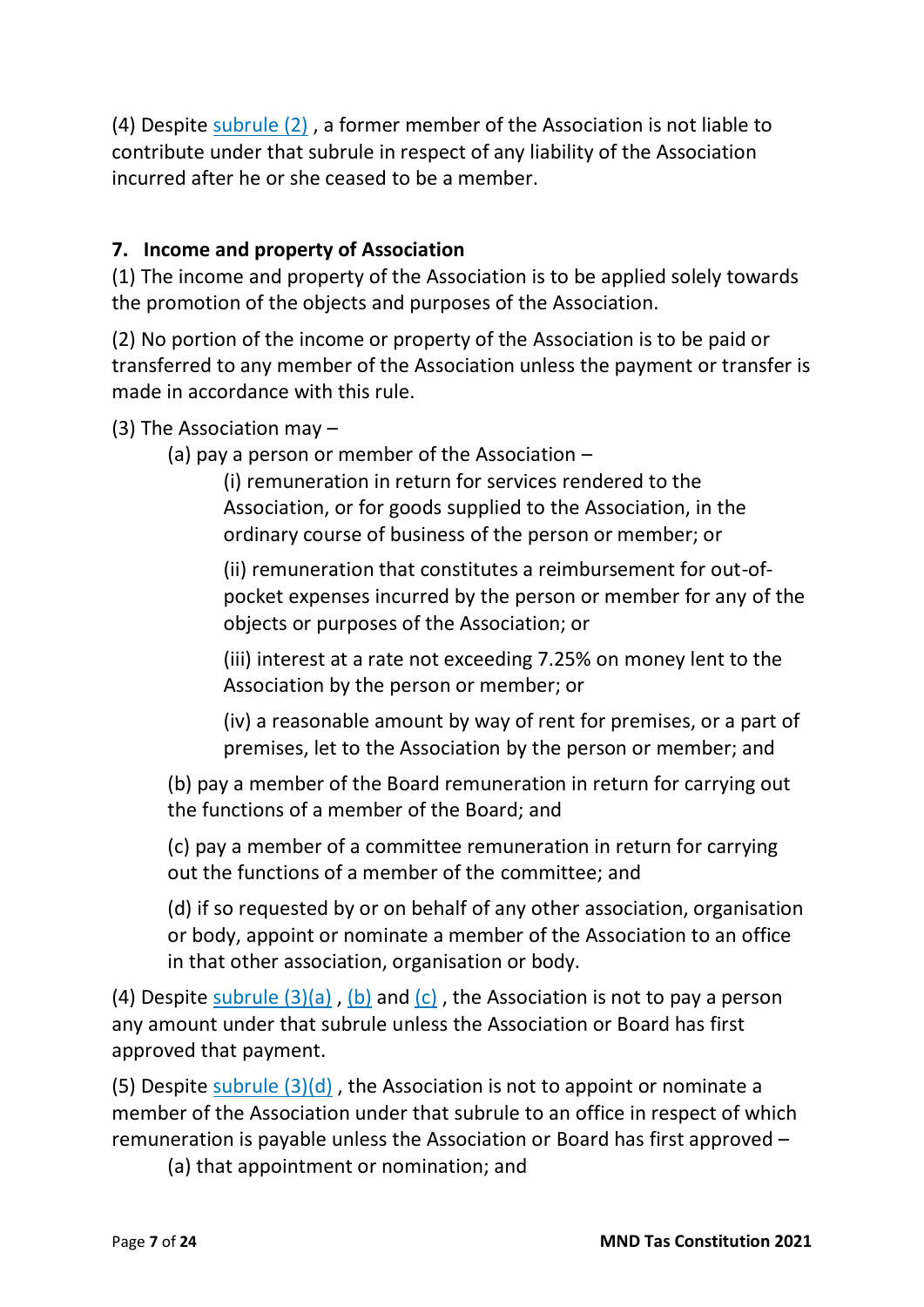(b) the receipt of that remuneration by that member.

## **8. Accounts of receipts and expenditure**

(1) True accounts are to be kept of the following:

- (a) each receipt or payment of money by the Association and the matter in respect of which the money was received or paid;
- (b) each asset or liability of the Association.

(2) The accounts are to be open to inspection by the members of the Association at any reasonable time, and in any reasonable manner, determined by the Board.

(3) The treasurer of the Association is to keep all accounting books, and g)eneral records and records of receipts and payments, connected with the business of the Association in the form and manner the Board determines.

(4) The accounts, books and records are to be kept at the Association's office or at any other place the Board determines.

## **9. Banking and finance**

(1) On behalf of the Association, the treasurer is to ensure that the Association is  $to -$ 

(a) receive any money paid to the Association; and

(b) immediately after receiving the money, issue an official receipt in respect of the money; and

(c) cause the money to be paid into the account held under [subrule](https://www.legislation.tas.gov.au/view/whole/html/inforce/current/sr-2017-072?query=((PrintType%3D%22act.reprint%22+AND+Amending%3C%3E%22pure%22+AND+PitValid%3D%40pointInTime(20180129000000))+OR+(PrintType%3D%22act.reprint%22+AND+Amending%3D%22pure%22+AND+PitValid%3D%40pointInTime(20180129000000))+OR+(PrintType%3D%22reprint%22+AND+Amending%3C%3E%22pure%22+AND+PitValid%3D%40pointInTime(20180129000000))+OR+(PrintType%3D%22reprint%22+AND+Amending%3D%22pure%22+AND+PitValid%3D%40pointInTime(20180129000000)))+AND+Title%3D(%22association%22+AND+%22model%22+AND+%22rules%22)&dQuery=Document+Types%3D%22%3Cspan+class%3D) (2) as soon as practicable after it is received.

(2) The Board is to maintain an account with an authorised deposit-taking institution in the name of the Association.

(3) The Board may –

(a) receive from an authorised deposit-taking institution a cheque drawn by the Association on any of the Association's accounts with the authorised deposit-taking institution; and

(b) release or indemnify the authorised deposit-taking institution from or against any claim, or action or other proceeding, arising directly or indirectly out of the drawing of that cheque.

(4) Except with the authority of the Board, a payment of an amount exceeding \$20 is not to be made from the funds of the Association other than  $-$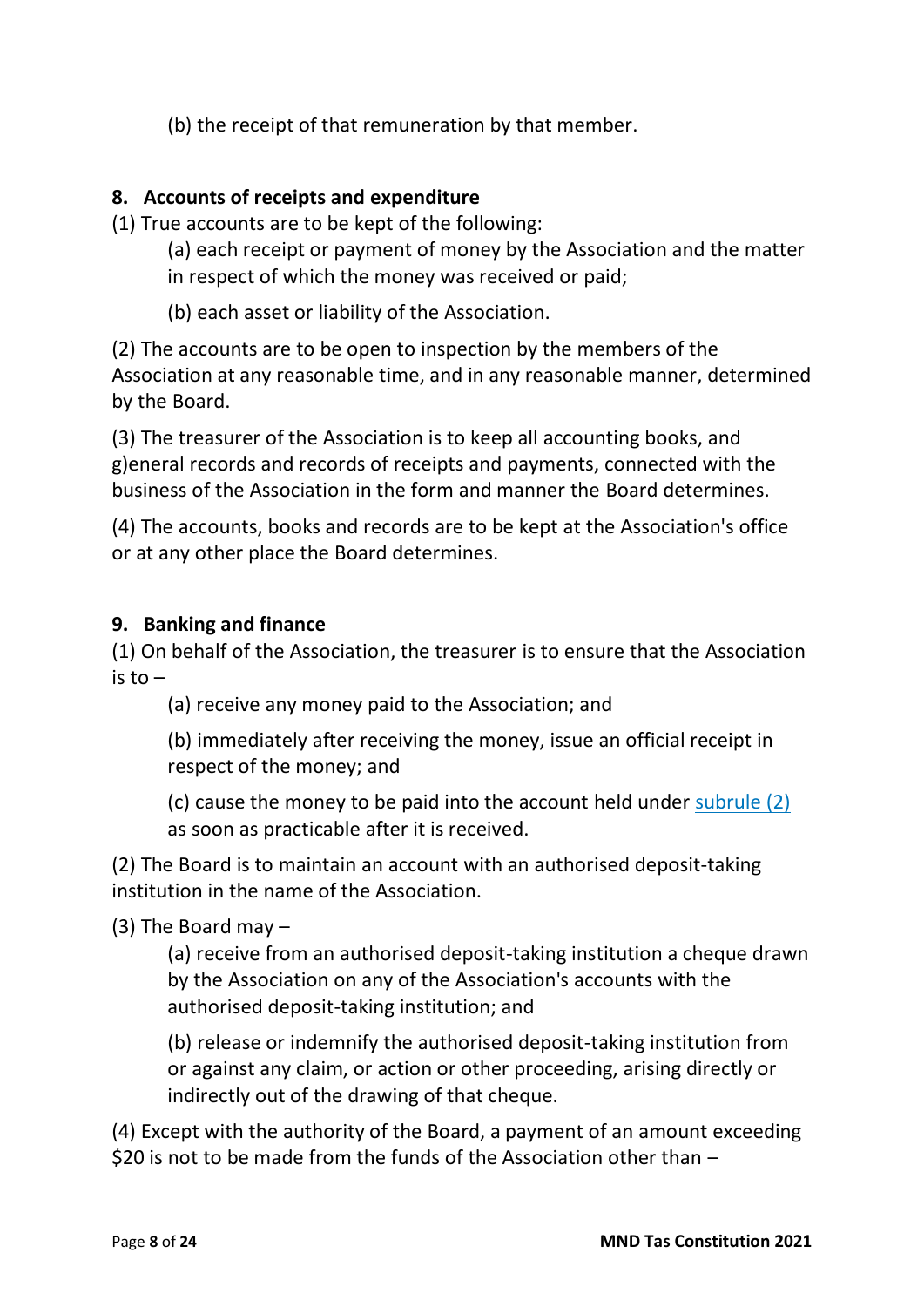(a) by a cheque drawn on the Association's account; or

(b) by the electronic transfer of funds from the Association's account to another account at an authorised deposit-taking institution.

(5) The Board may provide the treasurer of the Association with an amount of money to meet urgent expenditure, subject to any conditions the Board may impose in relation to the expenditure.

(6) Funds are not to be drawn on the Association's account, and an amount is not to be electronically transferred from the Association's account to another account at an authorised deposit-taking institution, except for the purpose of making a payment that has been authorised by the Board.

(7) A cheque, draft, bill of exchange, promissory note or other negotiable instrument is to be –

(a) signed by the treasurer of the Association or, in the treasurer's absence, by any other member, or members, of the Board the Board nominates for that purpose; and

(b) countersigned by the Board approved signatory.

(8) An electronic transfer of an amount from the Association's account to another account at an authorised deposit-taking institution –

(a) may only be authorised by the treasurer of the Association or, in the treasurer's absence, by any other member, or members, of the Board the Board nominates for that purpose; and

(b) may only be authorised by a person referred to in paragraph (a) if the authorisation has been approved by the Public Officer or nominee.

#### **10. Auditor**

(1) At each annual general meeting, the members of the Association present at the meeting are to appoint a person as the auditor of the Association.

(2) If an auditor is not appointed at an annual general meeting under [subrule](https://www.legislation.tas.gov.au/view/whole/html/inforce/current/sr-2017-072?query=((PrintType%3D%22act.reprint%22+AND+Amending%3C%3E%22pure%22+AND+PitValid%3D%40pointInTime(20180129000000))+OR+(PrintType%3D%22act.reprint%22+AND+Amending%3D%22pure%22+AND+PitValid%3D%40pointInTime(20180129000000))+OR+(PrintType%3D%22reprint%22+AND+Amending%3C%3E%22pure%22+AND+PitValid%3D%40pointInTime(20180129000000))+OR+(PrintType%3D%22reprint%22+AND+Amending%3D%22pure%22+AND+PitValid%3D%40pointInTime(20180129000000)))+AND+Title%3D(%22association%22+AND+%22model%22+AND+%22rules%22)&dQuery=Document+Types%3D%22%3Cspan+class%3D)  $(1)$ , the Board is to appoint a person as the auditor of the Association as soon as practicable after that annual general meeting.

(3) The auditor is to hold office until the next annual general meeting and is eligible for re-appointment.

(4) The auditor may only be removed from office by special resolution.

(5) If a casual vacancy occurs in the office of auditor, the Board is to appoint a person to fill the vacancy until the end of the next annual general meeting.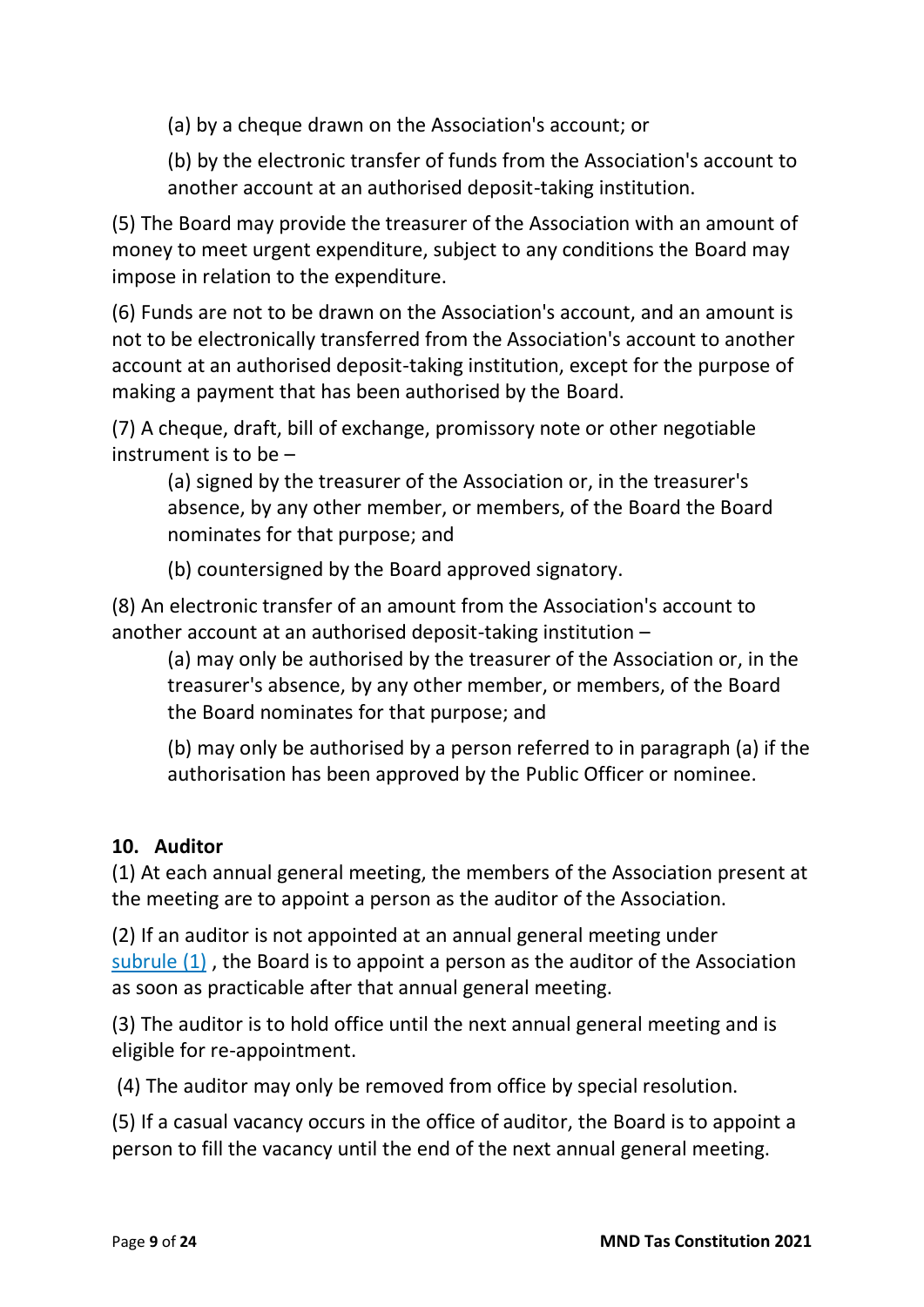#### **11. Audit of accounts**

(1) The auditor is to audit the financial affairs of the Association at least once in each financial year of the Association.

(2) The auditor, after auditing the financial affairs of the Association for a particular financial year of the Association, is to  $-$ 

(a) certify as to the correctness of the accounts of the Association; and

(b) at the next annual general meeting, provide a written report to the members of the Association who are present at that meeting.

(3) In the report and in certifying to the accounts, the auditor is to  $-$ 

(a) specify the information, if any, that he or she has required under subrule [\(11.5\)\(b\)](https://www.legislation.tas.gov.au/view/whole/html/inforce/current/sr-2017-072?query=((PrintType%3D%22act.reprint%22+AND+Amending%3C%3E%22pure%22+AND+PitValid%3D%40pointInTime(20180129000000))+OR+(PrintType%3D%22act.reprint%22+AND+Amending%3D%22pure%22+AND+PitValid%3D%40pointInTime(20180129000000))+OR+(PrintType%3D%22reprint%22+AND+Amending%3C%3E%22pure%22+AND+PitValid%3D%40pointInTime(20180129000000))+OR+(PrintType%3D%22reprint%22+AND+Amending%3D%22pure%22+AND+PitValid%3D%40pointInTime(20180129000000)))+AND+Title%3D(%22association%22+AND+%22model%22+AND+%22rules%22)&dQuery=Document+Types%3D%22%3Cspan+class%3D) and obtained; and

(b) state whether, in his or her opinion, the accounts exhibit a true and correct view of the financial position of the Association according to the information at his or her disposal; and

(c) state whether the rules relating to the administration of the funds of the Association have been observed.

(4) The Public Officer or nominee is to deliver to the auditor a list of all the accounting records, books and accounts of the Association.

(5) The auditor may –

(a) have access to the accounting records, books and accounts of the Association; and

(b) require from any employee of, or person who has acted on behalf of, the Association any information the auditor considers necessary for the performance of his or her duties; and

(c) employ any person to assist in auditing the financial affairs of the Association; and

(d) examine any member of the Board, or any employee of, or person who has acted on behalf of, the Association, in relation to the accounting records, books and accounts of the Association.

# **12. Exemptions under the Act**

(1) For any financial year that the Association is exempt from the requirement to be audited by virtue of [section 24\(1B\)](https://www.legislation.tas.gov.au/view/html/inforce/2017-12-26/act-1964-064#GS24@Gs1B@EN) or [\(1C\)](https://www.legislation.tas.gov.au/view/html/inforce/2017-12-26/act-1964-064#GS24@Gs1C@EN) of the Act –

(a) an auditor is not required to be appointed for that financial year under [rule](https://www.legislation.tas.gov.au/view/whole/html/inforce/current/sr-2017-072?query=((PrintType%3D%22act.reprint%22+AND+Amending%3C%3E%22pure%22+AND+PitValid%3D%40pointInTime(20180129000000))+OR+(PrintType%3D%22act.reprint%22+AND+Amending%3D%22pure%22+AND+PitValid%3D%40pointInTime(20180129000000))+OR+(PrintType%3D%22reprint%22+AND+Amending%3C%3E%22pure%22+AND+PitValid%3D%40pointInTime(20180129000000))+OR+(PrintType%3D%22reprint%22+AND+Amending%3D%22pure%22+AND+PitValid%3D%40pointInTime(20180129000000)))+AND+Title%3D(%22association%22+AND+%22model%22+AND+%22rules%22)&dQuery=Document+Types%3D%22%3Cspan+class%3D) 10 unless the Association elects to have the financial affairs of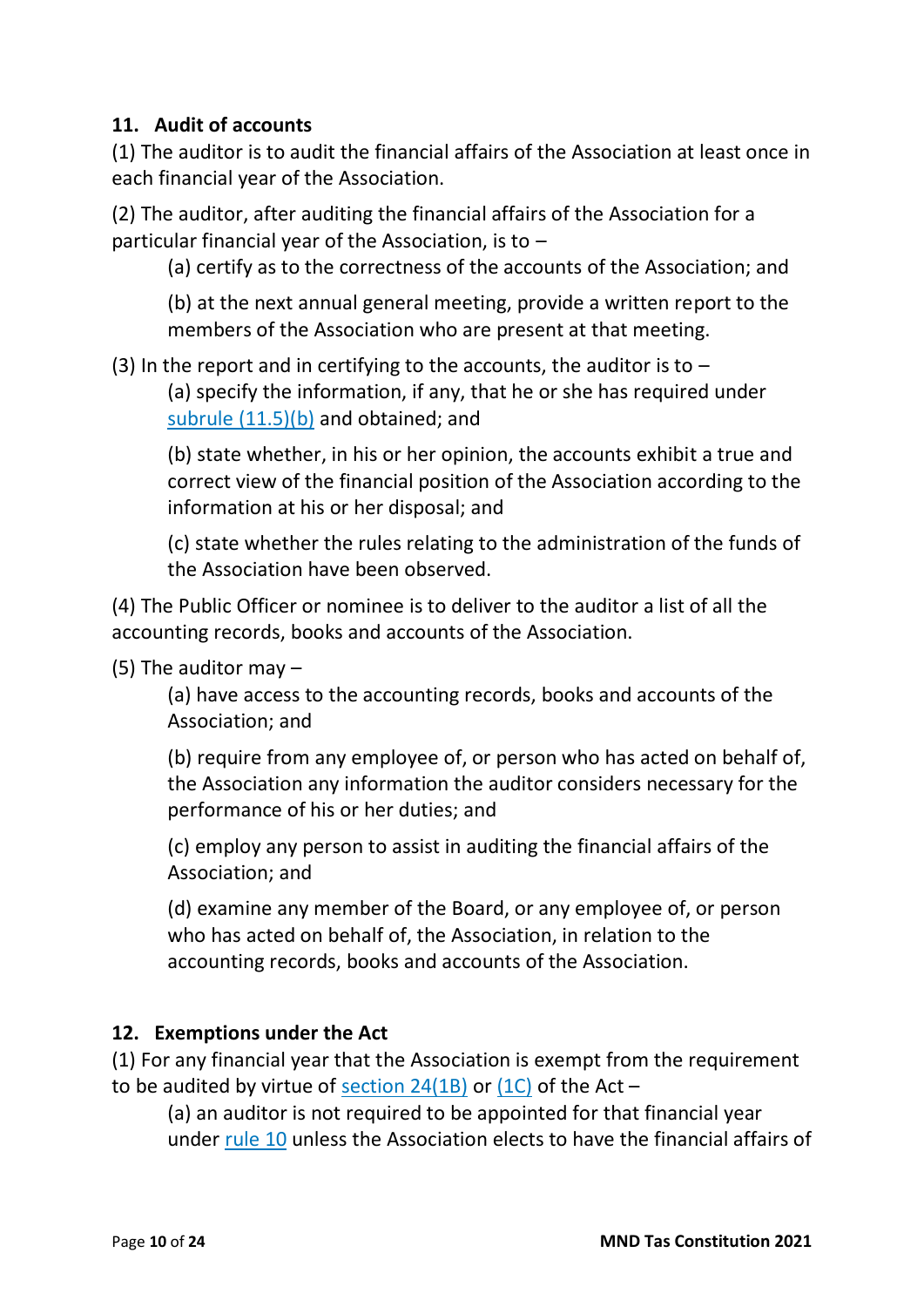the Association for that financial year audited in accordance with the Act and these rules; and

(b) if an auditor is not appointed for a financial year by virtue of [paragraph](https://www.legislation.tas.gov.au/view/whole/html/inforce/current/sr-2017-072?query=((PrintType%3D%22act.reprint%22+AND+Amending%3C%3E%22pure%22+AND+PitValid%3D%40pointInTime(20180129000000))+OR+(PrintType%3D%22act.reprint%22+AND+Amending%3D%22pure%22+AND+PitValid%3D%40pointInTime(20180129000000))+OR+(PrintType%3D%22reprint%22+AND+Amending%3C%3E%22pure%22+AND+PitValid%3D%40pointInTime(20180129000000))+OR+(PrintType%3D%22reprint%22+AND+Amending%3D%22pure%22+AND+PitValid%3D%40pointInTime(20180129000000)))+AND+Title%3D(%22association%22+AND+%22model%22+AND+%22rules%22)&dQuery=Document+Types%3D%22%3Cspan+class%3D) (a) –

(i) [rules](https://www.legislation.tas.gov.au/view/whole/html/inforce/current/sr-2017-072?query=((PrintType%3D%22act.reprint%22+AND+Amending%3C%3E%22pure%22+AND+PitValid%3D%40pointInTime(20180129000000))+OR+(PrintType%3D%22act.reprint%22+AND+Amending%3D%22pure%22+AND+PitValid%3D%40pointInTime(20180129000000))+OR+(PrintType%3D%22reprint%22+AND+Amending%3C%3E%22pure%22+AND+PitValid%3D%40pointInTime(20180129000000))+OR+(PrintType%3D%22reprint%22+AND+Amending%3D%22pure%22+AND+PitValid%3D%40pointInTime(20180129000000)))+AND+Title%3D(%22association%22+AND+%22model%22+AND+%22rules%22)&dQuery=Document+Types%3D%22%3Cspan+class%3D) 10 and [11](https://www.legislation.tas.gov.au/view/whole/html/inforce/current/sr-2017-072?query=((PrintType%3D%22act.reprint%22+AND+Amending%3C%3E%22pure%22+AND+PitValid%3D%40pointInTime(20180129000000))+OR+(PrintType%3D%22act.reprint%22+AND+Amending%3D%22pure%22+AND+PitValid%3D%40pointInTime(20180129000000))+OR+(PrintType%3D%22reprint%22+AND+Amending%3C%3E%22pure%22+AND+PitValid%3D%40pointInTime(20180129000000))+OR+(PrintType%3D%22reprint%22+AND+Amending%3D%22pure%22+AND+PitValid%3D%40pointInTime(20180129000000)))+AND+Title%3D(%22association%22+AND+%22model%22+AND+%22rules%22)&dQuery=Document+Types%3D%22%3Cspan+class%3D) do not apply in respect of the Association for that financial year; and

(ii) rule  $13(5)(b)$ , to the extent that it relates to an auditor, does not apply in respect of the annual general meeting held by the Association in respect of that financial year; and

(iii) rule  $13(5)(d)$  does not apply in respect of the annual general meeting held by the Association in respect of that financial year.

(2) For any financial year that the Association is exempt from the requirement to provide an annual return by virtue of [section 24\(1B\)](https://www.legislation.tas.gov.au/view/html/inforce/2017-12-26/act-1964-064#GS24@Gs1B@EN) of the Act, the Board must provide, as part of the ordinary business of the annual general meeting for that financial year, a copy of the annual financial report given under the [Australian Charities and Not-for-profits Commission Act 2012](https://www.legislation.tas.gov.au/view/html/inforce/2017-12-26/act-2012-999) of the Commonwealth in respect of that financial year.

# **13. Annual general meeting**

(1) The Association is to hold an annual general meeting each year.

(2) An annual general meeting is to be held on any day (being not later than 3 months after the end of the financial year of the Association) the Board determines.

(3) An annual general meeting is to be in addition to any other general meeting that may be held in the same year.

(4) The notice convening an annual general meeting is to specify the purpose of the meeting.

(5) The ordinary business of an annual general meeting is to be as follows:

(a) to confirm the minutes of the last preceding annual general meeting and of any general meeting held since that meeting;

(b) to receive from the Board, auditor, employees and other persons acting on behalf of the Association reports on the transactions of the Association during the last preceding financial year of the Association;

(c) to elect the officers of the Association and the ordinary Board members;

(d) to appoint the auditor and determine his or her remuneration;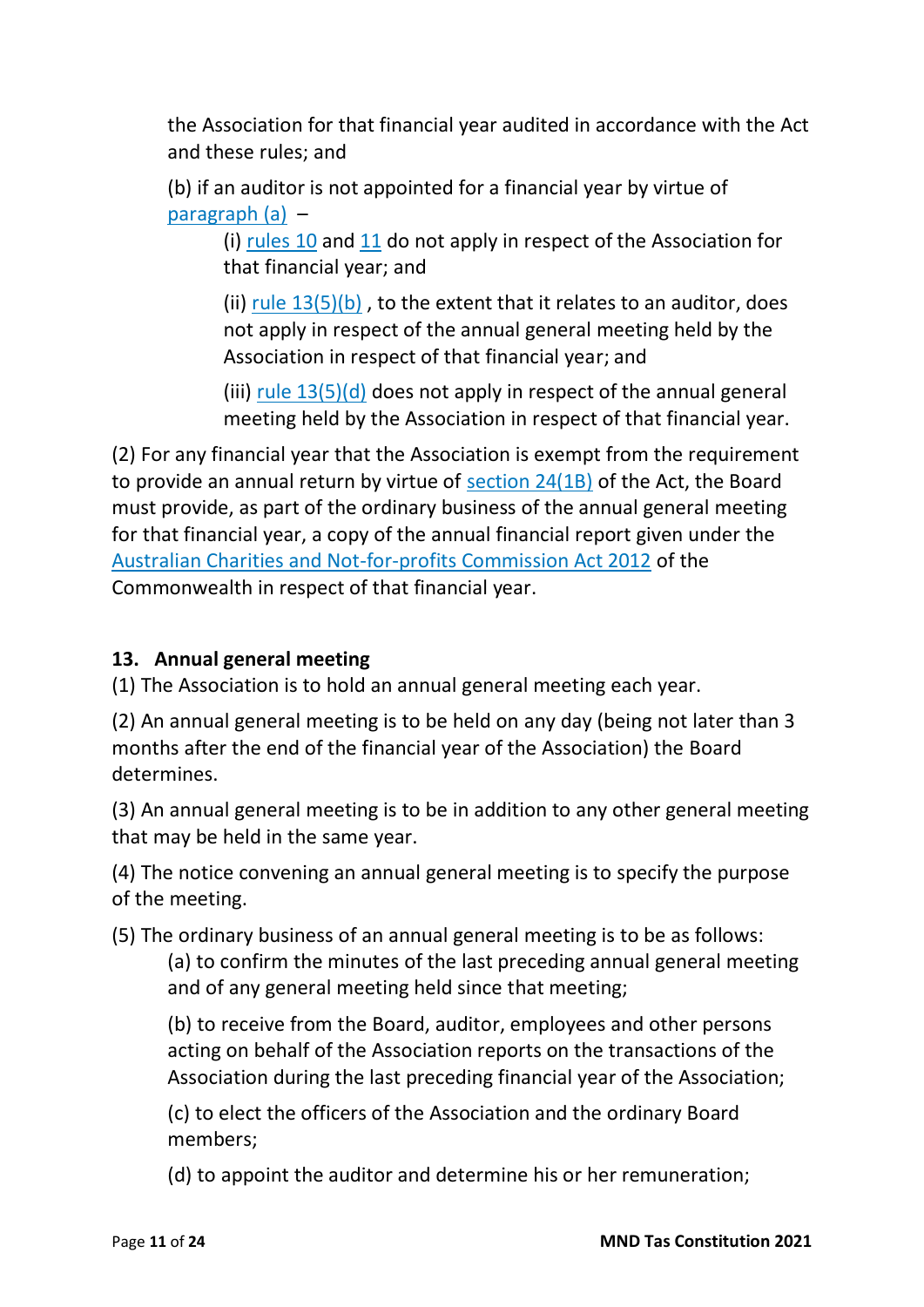(e) to determine the remuneration of employees and other persons acting on behalf of the Association.

(6) An annual general meeting may transact business of which notice is given in accordance with [rule](https://www.legislation.tas.gov.au/view/whole/html/inforce/current/sr-2017-072?query=((PrintType%3D%22act.reprint%22+AND+Amending%3C%3E%22pure%22+AND+PitValid%3D%40pointInTime(20180129000000))+OR+(PrintType%3D%22act.reprint%22+AND+Amending%3D%22pure%22+AND+PitValid%3D%40pointInTime(20180129000000))+OR+(PrintType%3D%22reprint%22+AND+Amending%3C%3E%22pure%22+AND+PitValid%3D%40pointInTime(20180129000000))+OR+(PrintType%3D%22reprint%22+AND+Amending%3D%22pure%22+AND+PitValid%3D%40pointInTime(20180129000000)))+AND+Title%3D(%22association%22+AND+%22model%22+AND+%22rules%22)&dQuery=Document+Types%3D%22%3Cspan+class%3D) 15 .

(7) Minutes of proceedings of an annual general meeting are to be kept, in the minute book of the Association, by the Public Officer or nominee or, in the absence from the meeting of the Public Officer or nominee by an officer of the Association who is nominated by the chairperson of the meeting.

## **14. Special general meetings**

(1) The Board may convene a special general meeting of the Association at any time.

(2) The Board, on the requisition in writing of at least 10 members of the Association, is to convene an in-person or use of video technology a special general meeting of the Association.

(3) A requisition for a special general meeting –

- (a) is to state the objects of the meeting; and
- (b) is to be signed by each of the requisitionists; and
- (c) is to be deposited at the office of the Association; and

(d) may consist of several documents, each signed by one or more of the requisitionists.

(4) If the Board does not cause a special general meeting to be held within 21 days after the day on which a requisition is deposited at the office of the Association, any one or more of the requisitionists may convene the meeting within 3 months after the day on which the requisition is deposited at the office of the Association.

(5) A special general meeting convened by requisitionists is to be convened in the same manner, as nearly as practicable, as the manner in which a special general meeting would be convened by the Board.

(6) All reasonable expenses incurred by requisitionists in convening a special general meeting are to be refunded by the Association.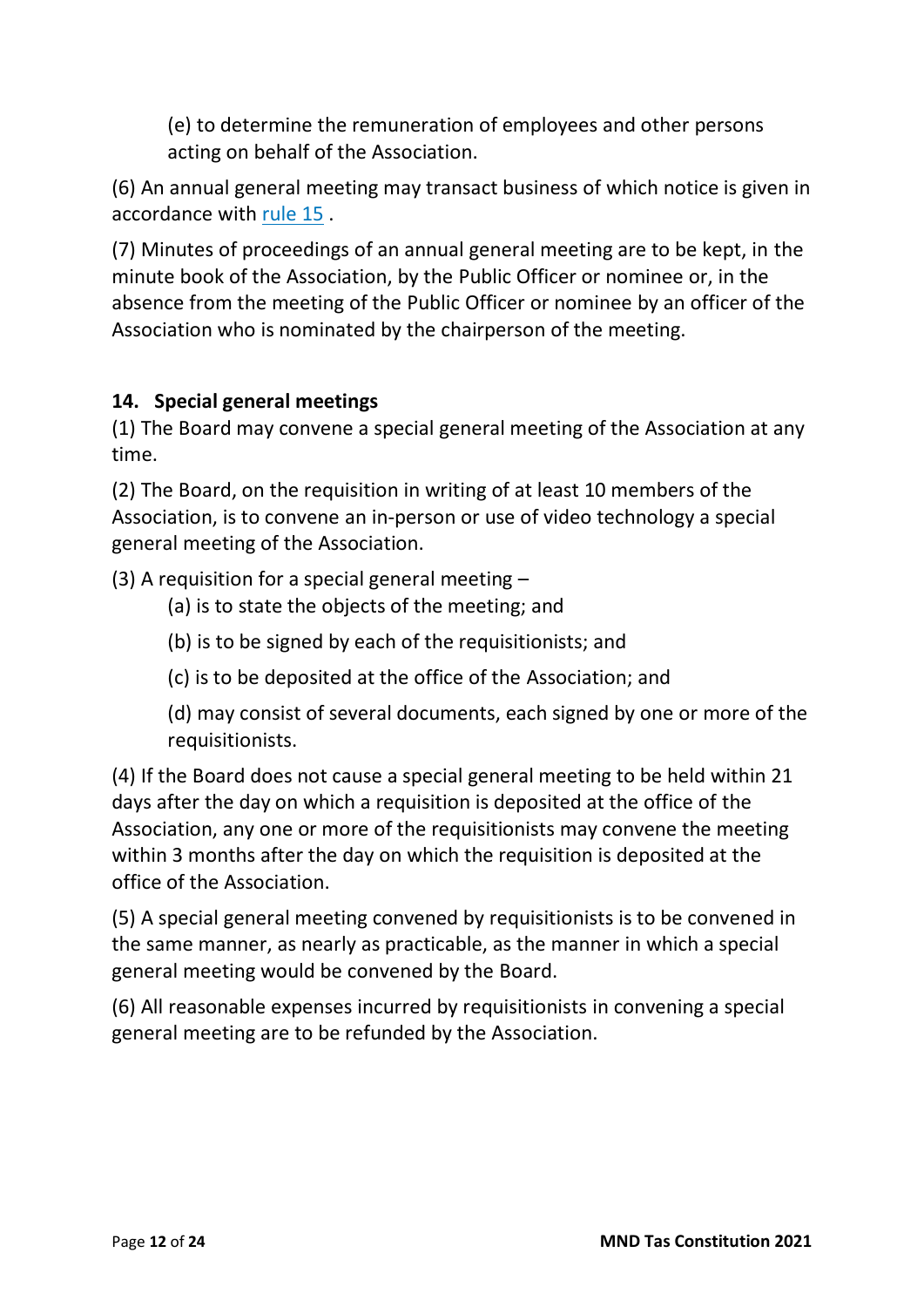#### **15. Notices of general meetings**

(1) At least 14 days before the day on which a general meeting of the Association is to be held, the public officer or nominee is to publish a notice specifying –

(a) the place or other communication medium, day and time at which the meeting is to be held; and

(b) the nature of the business that is to be transacted at the meeting.

(2) A notice is published for the purposes of [subrule](https://www.legislation.tas.gov.au/view/whole/html/inforce/current/sr-2017-072?query=((PrintType%3D%22act.reprint%22+AND+Amending%3C%3E%22pure%22+AND+PitValid%3D%40pointInTime(20180129000000))+OR+(PrintType%3D%22act.reprint%22+AND+Amending%3D%22pure%22+AND+PitValid%3D%40pointInTime(20180129000000))+OR+(PrintType%3D%22reprint%22+AND+Amending%3C%3E%22pure%22+AND+PitValid%3D%40pointInTime(20180129000000))+OR+(PrintType%3D%22reprint%22+AND+Amending%3D%22pure%22+AND+PitValid%3D%40pointInTime(20180129000000)))+AND+Title%3D(%22association%22+AND+%22model%22+AND+%22rules%22)&dQuery=Document+Types%3D%22%3Cspan+class%3D)  $(1)$  if the notice –

(a) is contained in an advertisement appearing in at least one newspaper circulating in Tasmania; or

(b) appears on a website, or at an electronic address, of the Association; or

(c) is sent to each member of the Association at –

(i) the member's postal or residential address or address of business or employment; or

(ii) an email address that the member has nominated as the email address to which notices from the Association may be sent; or

(d) is given by another means, determined by the public officer, that is reasonably likely to ensure that the members of the Association will be notified of the notice.

# **16. Business and quorum at general meetings**

(1) All business transacted at a general meeting, other than the ordinary business of an annual general meeting, is special business.

(2) Business is not to be transacted at a general meeting unless a quorum of members of the Association entitled to vote is present at the time when the meeting considers that business.

(3) A quorum for the transaction of the business of a general meeting is 7 members of the Association entitled to vote.

(4) If a quorum is not present within one hour after the time appointed for the commencement of a general meeting, the meeting –

(a) if convened on the requisition of members of the Association, is dissolved; or

(b) if convened by the Board, is to be adjourned to the same day in the next week at the same time and –

(i) at the same place; or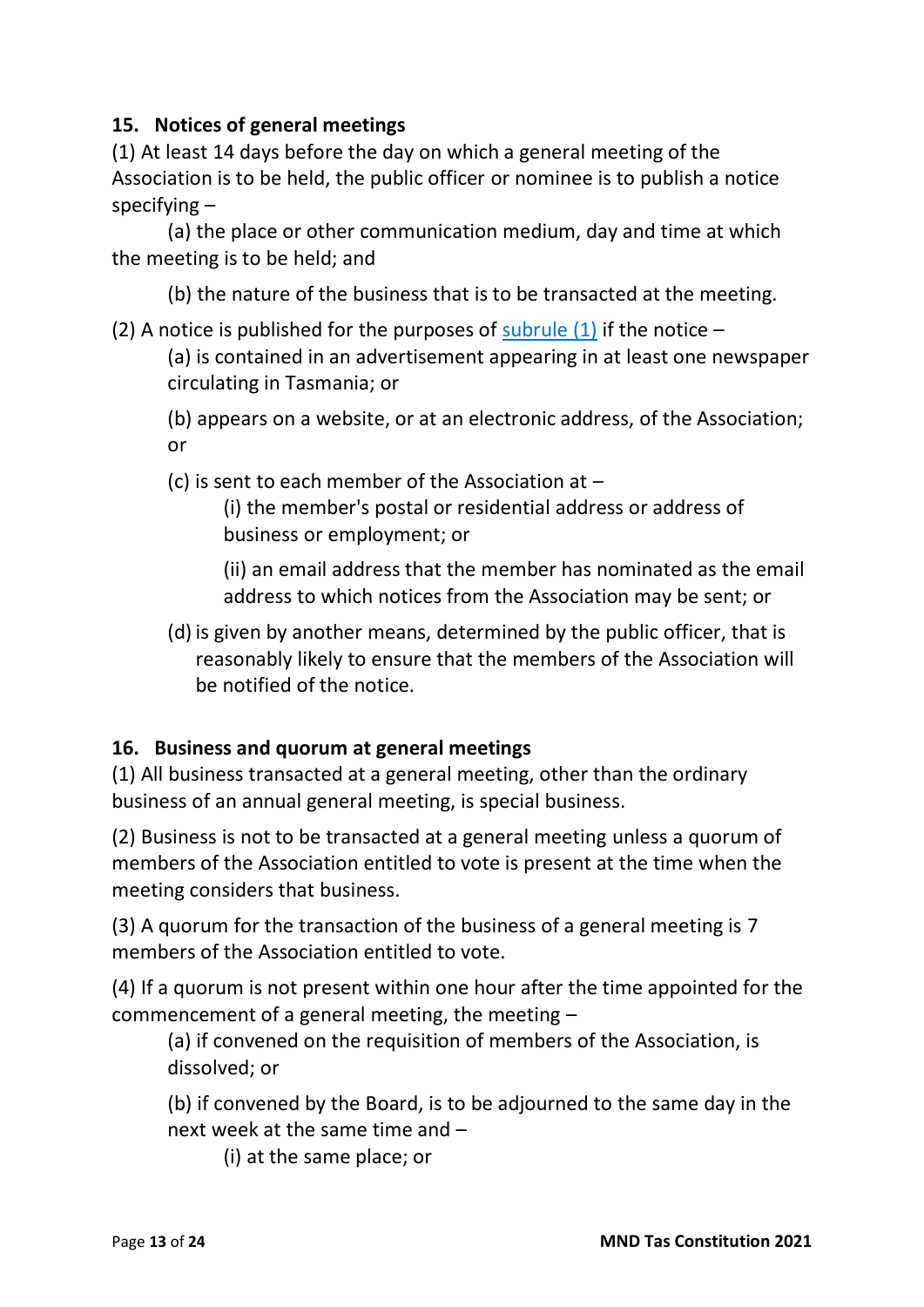(ii) at any other place specified by the chairperson  $-$ 

(A) at the time of the adjournment; or

(B) by notice in a manner determined by the chairperson.

(5) If at an adjourned general meeting a quorum is not present within one hour after the time appointed for the commencement of the meeting, the meeting is dissolved.

## **17. Chairperson at general meetings**

At each general meeting of the Association, the chairperson is to be –

(a) the president; or

(b) in the absence of the president, the senior vice-president; or

(c) in the absence of the president and the senior vice-president, the other vice-president; or

(d) in the absence of the president and both vice-presidents, a member of the Association elected to preside as chairperson by the members of the Association present and entitled to vote at the general meeting.

# **18. Adjournment of general meetings**

(1) The chairperson of a general meeting at which a quorum is present may adjourn the meeting with the consent of the members of the Association who are present and entitled to vote at the meeting, but no business is to be transacted at an adjourned meeting other than the business left unfinished at the meeting at which the adjournment took place.

(2) If a meeting is adjourned for 14 days or more, notice of the adjourned meeting is to be given in the same manner as the notice of the original meeting.

(3) If a meeting is adjourned for less than 14 days, it is not necessary to give any notice of the adjournment or of the business to be transacted at the adjourned meeting.

# **19. Determination of questions arising at general meetings**

(1) A question arising at a general meeting of the Association is to be determined on a show of hands.

(2) A declaration by the chairperson that a resolution has, on a show of hands, been lost or carried, or been carried unanimously or carried by a particular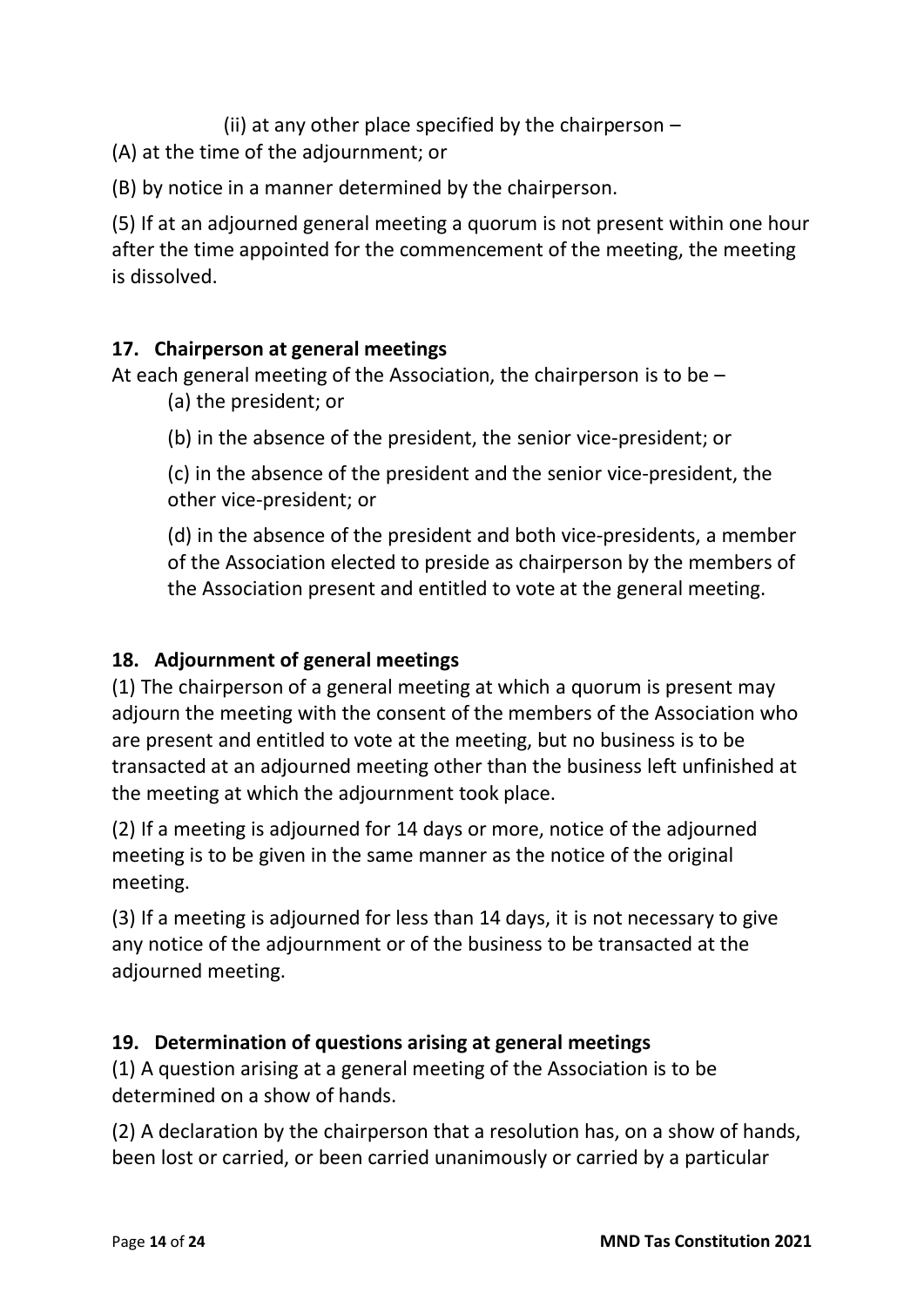majority, together with an entry to that effect in the minute book of the Association, is evidence of that fact unless a poll is demanded on or before that declaration.

#### **20. Votes**

(1) On any question arising at a general meeting of the Association, a member of the Association (including the chairperson) has one vote only.

(2) All votes are to be given personally.

(3) Despite [subrule](https://www.legislation.tas.gov.au/view/whole/html/inforce/current/sr-2017-072?query=((PrintType%3D%22act.reprint%22+AND+Amending%3C%3E%22pure%22+AND+PitValid%3D%40pointInTime(20180129000000))+OR+(PrintType%3D%22act.reprint%22+AND+Amending%3D%22pure%22+AND+PitValid%3D%40pointInTime(20180129000000))+OR+(PrintType%3D%22reprint%22+AND+Amending%3C%3E%22pure%22+AND+PitValid%3D%40pointInTime(20180129000000))+OR+(PrintType%3D%22reprint%22+AND+Amending%3D%22pure%22+AND+PitValid%3D%40pointInTime(20180129000000)))+AND+Title%3D(%22association%22+AND+%22model%22+AND+%22rules%22)&dQuery=Document+Types%3D%22%3Cspan+class%3D) (1) , in the case of an equality of votes, the chairperson has a second or casting vote.

(4) A person entitled to vote at any General Meeting, including an Annual General Meeting, may do so by proxy in writing to be lodged with the Secretary at least 7 days prior to such meetings

#### **21. Taking of poll**

If at a general meeting a poll on any question is demanded –

(a) the poll is to be taken at that meeting in the manner that the chairperson determines; and

(b) the result of the poll is taken to be the resolution of the meeting on that question.

#### **22. When poll to be taken**

(1) A poll that is demanded on the election of a chairperson, or on a question of adjournment, is to be taken immediately.

(2) A poll that is demanded on any other question is to be taken at any time before the close of the meeting as the chairperson determines.

#### **23. Affairs of Association to be managed by a Board of Management**

(1) The affairs of the Association are to be managed by a Board of management constituted as provided in [rule](https://www.legislation.tas.gov.au/view/whole/html/inforce/current/sr-2017-072?query=((PrintType%3D%22act.reprint%22+AND+Amending%3C%3E%22pure%22+AND+PitValid%3D%40pointInTime(20180129000000))+OR+(PrintType%3D%22act.reprint%22+AND+Amending%3D%22pure%22+AND+PitValid%3D%40pointInTime(20180129000000))+OR+(PrintType%3D%22reprint%22+AND+Amending%3C%3E%22pure%22+AND+PitValid%3D%40pointInTime(20180129000000))+OR+(PrintType%3D%22reprint%22+AND+Amending%3D%22pure%22+AND+PitValid%3D%40pointInTime(20180129000000)))+AND+Title%3D(%22association%22+AND+%22model%22+AND+%22rules%22)&dQuery=Document+Types%3D%22%3Cspan+class%3D) 25 .

(2) The Board –

(a) is to control and manage the business and affairs of the Association; and

(b) may exercise all the powers and perform all the functions of the Association, other than those powers and functions that are required by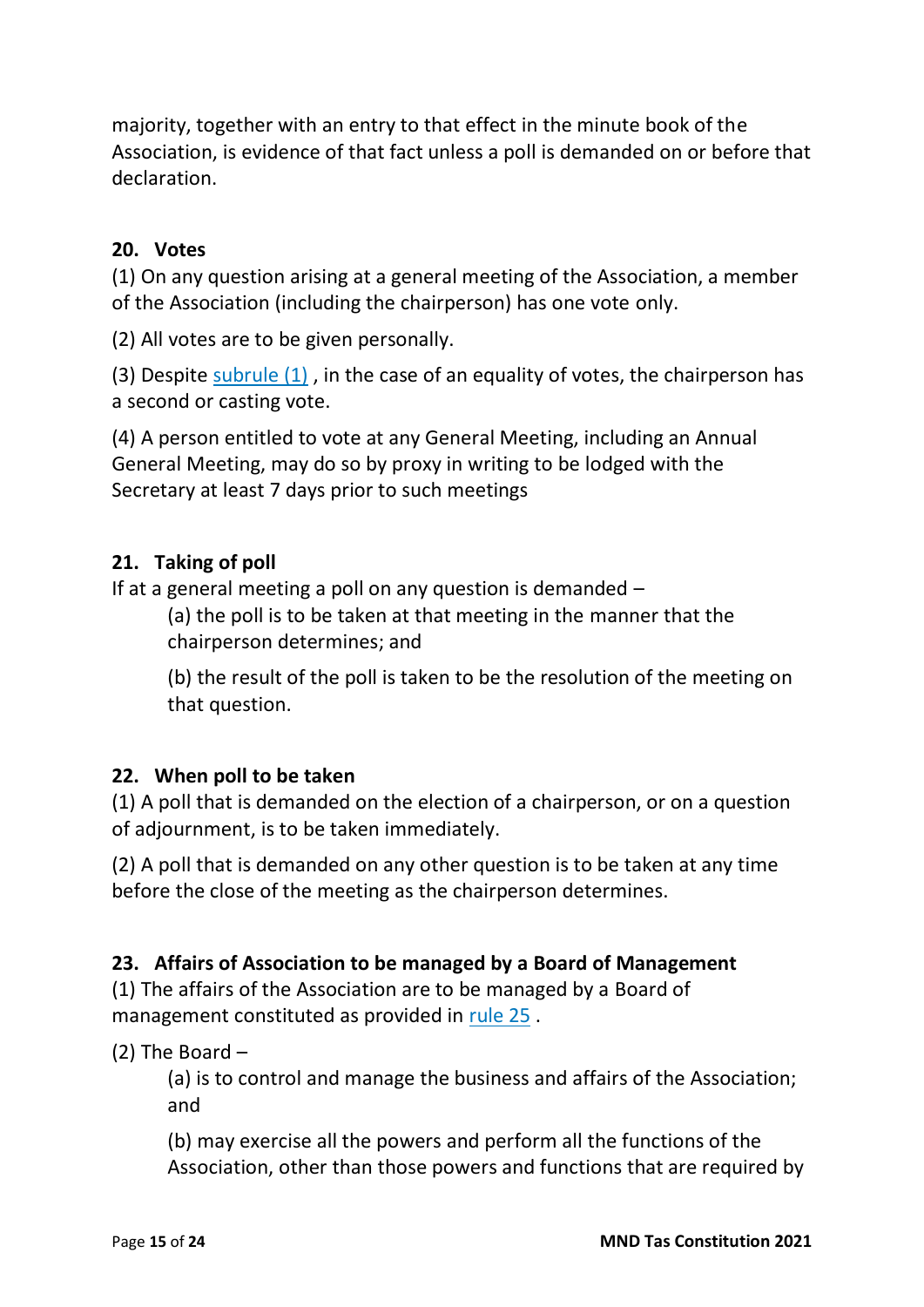these rules to be exercised and performed by members of the Association at a general meeting; and

(c) has power to do anything that appears to the Board to be essential for the proper management of the business and affairs of the Association.

#### **24. Officers of the Association**

(1) The officers of the Association are as follows:

- (a) the president;
- (b) two vice-presidents;
- (c) the treasurer;
- (d) the secretary.

The public officer may be one of the Vice Presidents or Secretary.

At least three members of the board shall be persons with close association with MND or KD.

(2) One of the vice-presidents is to be known as the senior vice-president.

(3) Subject to [subrule](https://www.legislation.tas.gov.au/view/whole/html/inforce/current/sr-2017-072?query=((PrintType%3D%22act.reprint%22+AND+Amending%3C%3E%22pure%22+AND+PitValid%3D%40pointInTime(20180129000000))+OR+(PrintType%3D%22act.reprint%22+AND+Amending%3D%22pure%22+AND+PitValid%3D%40pointInTime(20180129000000))+OR+(PrintType%3D%22reprint%22+AND+Amending%3C%3E%22pure%22+AND+PitValid%3D%40pointInTime(20180129000000))+OR+(PrintType%3D%22reprint%22+AND+Amending%3D%22pure%22+AND+PitValid%3D%40pointInTime(20180129000000)))+AND+Title%3D(%22association%22+AND+%22model%22+AND+%22rules%22)&dQuery=Document+Types%3D%22%3Cspan+class%3D) (5) , the officers of the Association are to be elected in accordance with [rule](https://www.legislation.tas.gov.au/view/whole/html/inforce/current/sr-2017-072?query=((PrintType%3D%22act.reprint%22+AND+Amending%3C%3E%22pure%22+AND+PitValid%3D%40pointInTime(20180129000000))+OR+(PrintType%3D%22act.reprint%22+AND+Amending%3D%22pure%22+AND+PitValid%3D%40pointInTime(20180129000000))+OR+(PrintType%3D%22reprint%22+AND+Amending%3C%3E%22pure%22+AND+PitValid%3D%40pointInTime(20180129000000))+OR+(PrintType%3D%22reprint%22+AND+Amending%3D%22pure%22+AND+PitValid%3D%40pointInTime(20180129000000)))+AND+Title%3D(%22association%22+AND+%22model%22+AND+%22rules%22)&dQuery=Document+Types%3D%22%3Cspan+class%3D) 26 .

(4) Each officer of the Association is to hold office until the end of the next annual general meeting after that at which he or she is elected and is eligible for re-election.

(5) If a casual vacancy in an office referred to in [subrule](https://www.legislation.tas.gov.au/view/whole/html/inforce/current/sr-2017-072?query=((PrintType%3D%22act.reprint%22+AND+Amending%3C%3E%22pure%22+AND+PitValid%3D%40pointInTime(20180129000000))+OR+(PrintType%3D%22act.reprint%22+AND+Amending%3D%22pure%22+AND+PitValid%3D%40pointInTime(20180129000000))+OR+(PrintType%3D%22reprint%22+AND+Amending%3C%3E%22pure%22+AND+PitValid%3D%40pointInTime(20180129000000))+OR+(PrintType%3D%22reprint%22+AND+Amending%3D%22pure%22+AND+PitValid%3D%40pointInTime(20180129000000)))+AND+Title%3D(%22association%22+AND+%22model%22+AND+%22rules%22)&dQuery=Document+Types%3D%22%3Cspan+class%3D) (1) occurs, the Board may appoint one of its members to fill the vacancy until the end of the next annual general meeting after the appointment.

(6) If an office referred to in [subrule](https://www.legislation.tas.gov.au/view/whole/html/inforce/current/sr-2017-072?query=((PrintType%3D%22act.reprint%22+AND+Amending%3C%3E%22pure%22+AND+PitValid%3D%40pointInTime(20180129000000))+OR+(PrintType%3D%22act.reprint%22+AND+Amending%3D%22pure%22+AND+PitValid%3D%40pointInTime(20180129000000))+OR+(PrintType%3D%22reprint%22+AND+Amending%3C%3E%22pure%22+AND+PitValid%3D%40pointInTime(20180129000000))+OR+(PrintType%3D%22reprint%22+AND+Amending%3D%22pure%22+AND+PitValid%3D%40pointInTime(20180129000000)))+AND+Title%3D(%22association%22+AND+%22model%22+AND+%22rules%22)&dQuery=Document+Types%3D%22%3Cspan+class%3D)  $(1)$  is not filled at an annual general meeting, there is taken to be a casual vacancy in the office.

# **25. Constitution of the Board**

(1) The Board consists of –

(a) the officers of the Association; and

(b) Two to four other members elected at the annual general meeting or appointed in accordance with this rule.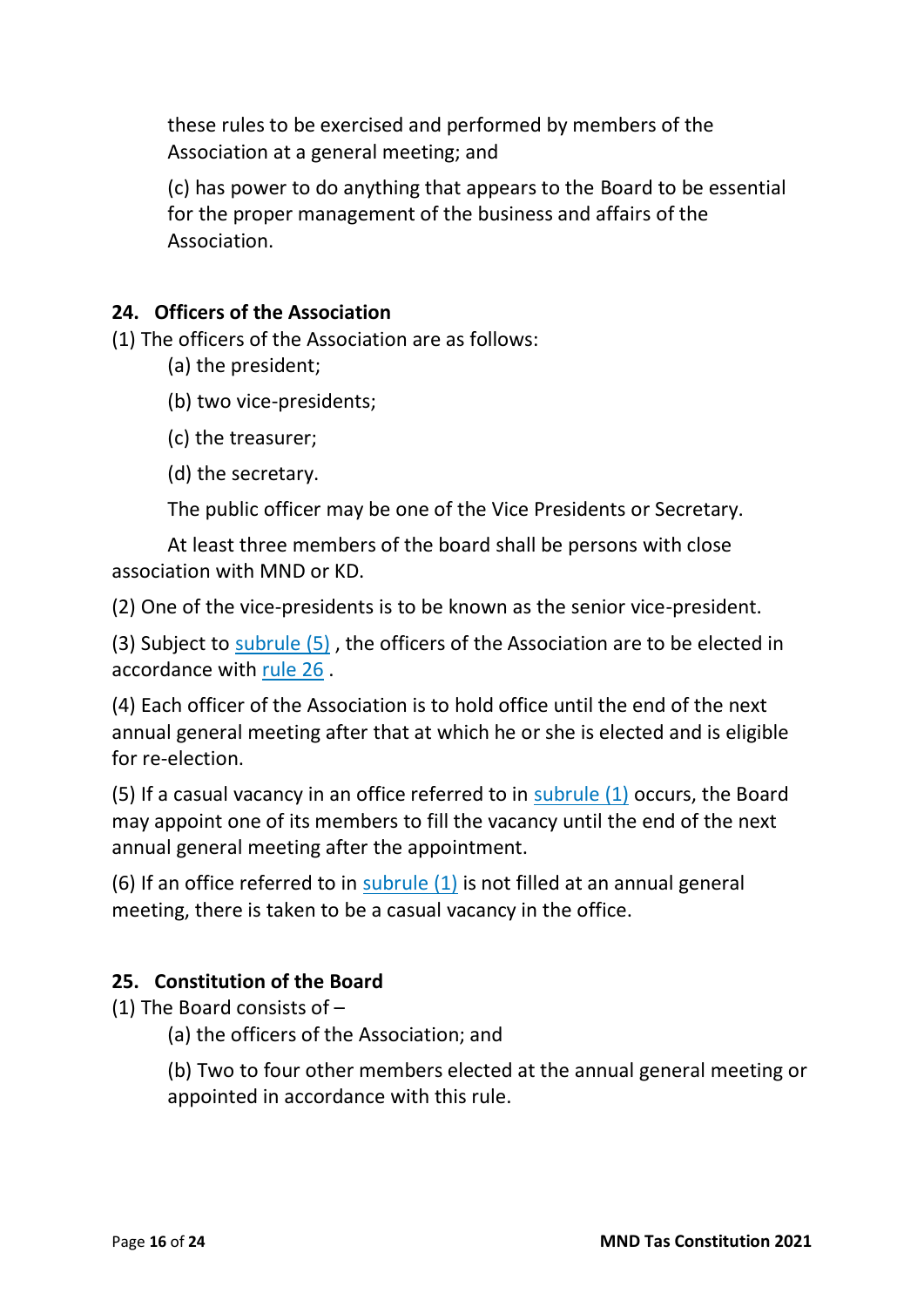(2) An ordinary Board member is to hold office until the end of the next annual general meeting after that at which he or she is elected and is eligible for reelection.

(3) If a casual vacancy occurs in the office of an ordinary Board member, the Board may appoint a member of the Association to fill the vacancy until the end of the next annual general meeting after the appointment.

(4) If an office of an ordinary Board member is not filled at an annual general meeting, there is taken to be a casual vacancy in the office.

# **26. Election of numbers of Board**

(1) A nomination of a candidate for election as an officer of the Association, or as an ordinary Board member, is to be –

(a) made in writing, signed by 2 members of the Association and accompanied by the written consent of the candidate (which may be endorsed on the nomination); and

(b) delivered to the public officer or nominee at least 10 days before the day on which the annual general meeting is to be held.

(2) If insufficient nominations are received to fill all vacancies on the Board – (a) the candidates nominated are taken to be elected; and

(3) If the number of nominations received is equal to the number of vacancies on the Board to be filled, the persons nominated are taken to be elected.

(4) If the number of nominations received exceeds the number of vacancies on the Board to be filled, a ballot is to be held.

(6) The ballot for the election of officers of the Association and ordinary Board members is to be conducted at the annual general meeting in the manner determined by the Board.

# **27. Vacation of office**

For the purpose of these rules, the office of an officer of the Association, or of an ordinary Board member, becomes casually vacant if the officer or Board member –

(a) dies; or

(b) becomes bankrupt, applies to take the benefit of any law for the relief of bankrupt or insolvent debtors, compounds with his or her creditors or makes an assignment of his or her remuneration or estate for their benefit; or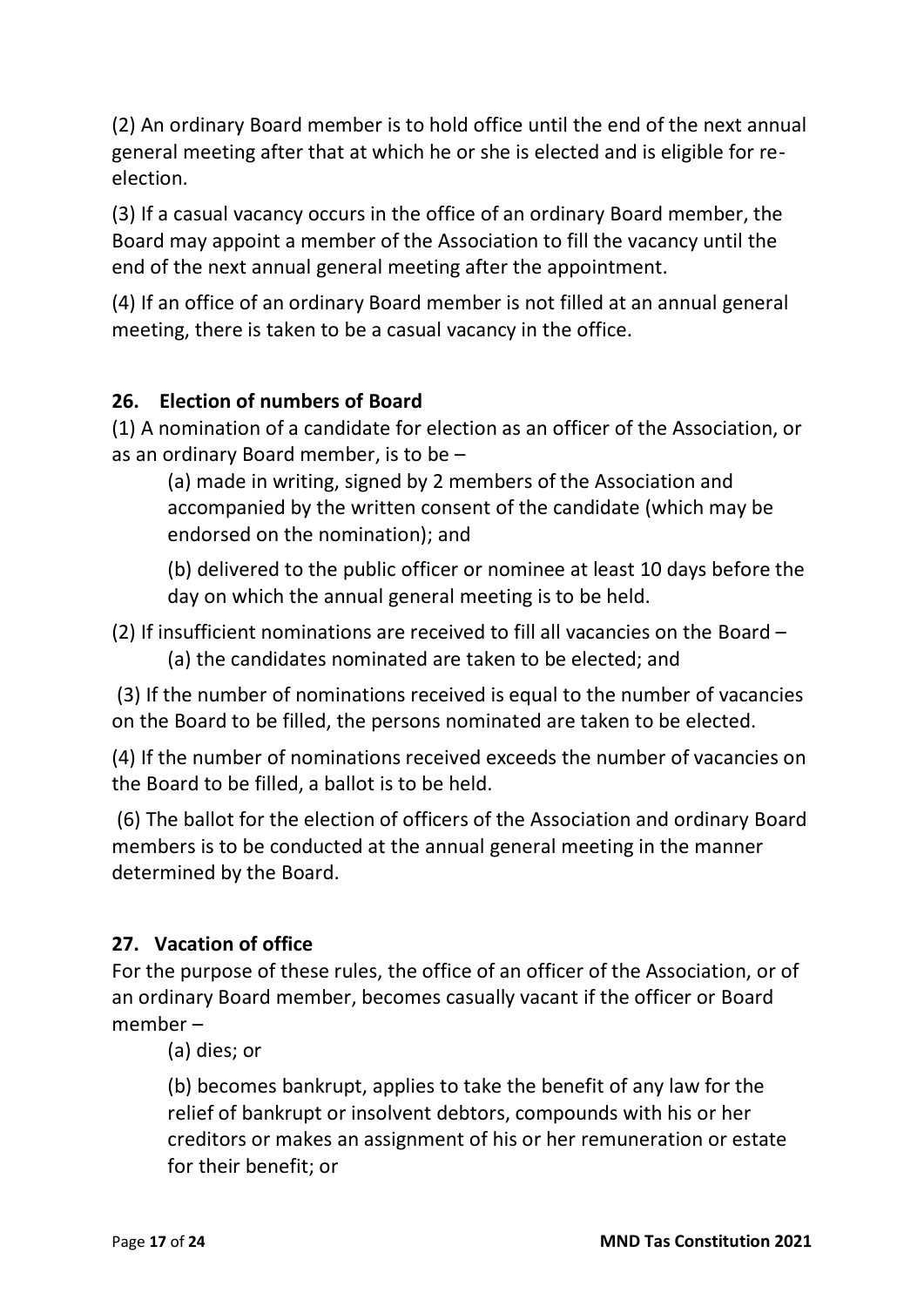(c) becomes a represented person within the meaning of the [Guardianship and Administration Act 1995](https://www.legislation.tas.gov.au/view/html/inforce/2017-12-26/act-1995-044) ; or

(d) resigns office in writing addressed to the Board; or

(e) ceases to be ordinarily resident in Tasmania; or

(f) is absent from 3 consecutive meetings of the Board without the permission of the other members of the Board; or

(g) ceases to be a member of the Association; or

(h) fails to pay, within 14 days after receiving a notice in writing signed by the public officer or nominee stating that the officer or Board member has failed to pay one or more amounts of annual subscriptions, all such amounts due and payable by the officer or member.

## **28. Meetings of the Board**

(1) The Board is to meet at least six times per year.

(2) A meeting of the Board, other than a meeting referred to in [subrule](https://www.legislation.tas.gov.au/view/whole/html/inforce/current/sr-2017-072?query=((PrintType%3D%22act.reprint%22+AND+Amending%3C%3E%22pure%22+AND+PitValid%3D%40pointInTime(20180129000000))+OR+(PrintType%3D%22act.reprint%22+AND+Amending%3D%22pure%22+AND+PitValid%3D%40pointInTime(20180129000000))+OR+(PrintType%3D%22reprint%22+AND+Amending%3C%3E%22pure%22+AND+PitValid%3D%40pointInTime(20180129000000))+OR+(PrintType%3D%22reprint%22+AND+Amending%3D%22pure%22+AND+PitValid%3D%40pointInTime(20180129000000)))+AND+Title%3D(%22association%22+AND+%22model%22+AND+%22rules%22)&dQuery=Document+Types%3D%22%3Cspan+class%3D) (1) , may be convened by the president or a quorum of the board.

(3) Written notice of any special Board meeting is to be served on members of the Board and is to specify the general nature of the business to be transacted.

(4) A special Board meeting may only transact business of which notice is given in accordance with [subrule](https://www.legislation.tas.gov.au/view/whole/html/inforce/current/sr-2017-072?query=((PrintType%3D%22act.reprint%22+AND+Amending%3C%3E%22pure%22+AND+PitValid%3D%40pointInTime(20180129000000))+OR+(PrintType%3D%22act.reprint%22+AND+Amending%3D%22pure%22+AND+PitValid%3D%40pointInTime(20180129000000))+OR+(PrintType%3D%22reprint%22+AND+Amending%3C%3E%22pure%22+AND+PitValid%3D%40pointInTime(20180129000000))+OR+(PrintType%3D%22reprint%22+AND+Amending%3D%22pure%22+AND+PitValid%3D%40pointInTime(20180129000000)))+AND+Title%3D(%22association%22+AND+%22model%22+AND+%22rules%22)&dQuery=Document+Types%3D%22%3Cspan+class%3D) (3) .

(5) A quorum for the transaction of the business of a meeting of the Board is 50% of the members of the board plus one member.

(6) Business is not to be transacted at a meeting of the Board unless a quorum is present.

(7) If a quorum is not present within half an hour after the time appointed for the commencement of –

(a) a meeting of the Board (other than a special Board meeting), the meeting is to be adjourned.

(b) a special Board meeting, the meeting is dissolved.

(8) At each meeting of the Board, the chairperson is to be –

(a) the president; or

(b) in the absence of the president, or either vice-president; or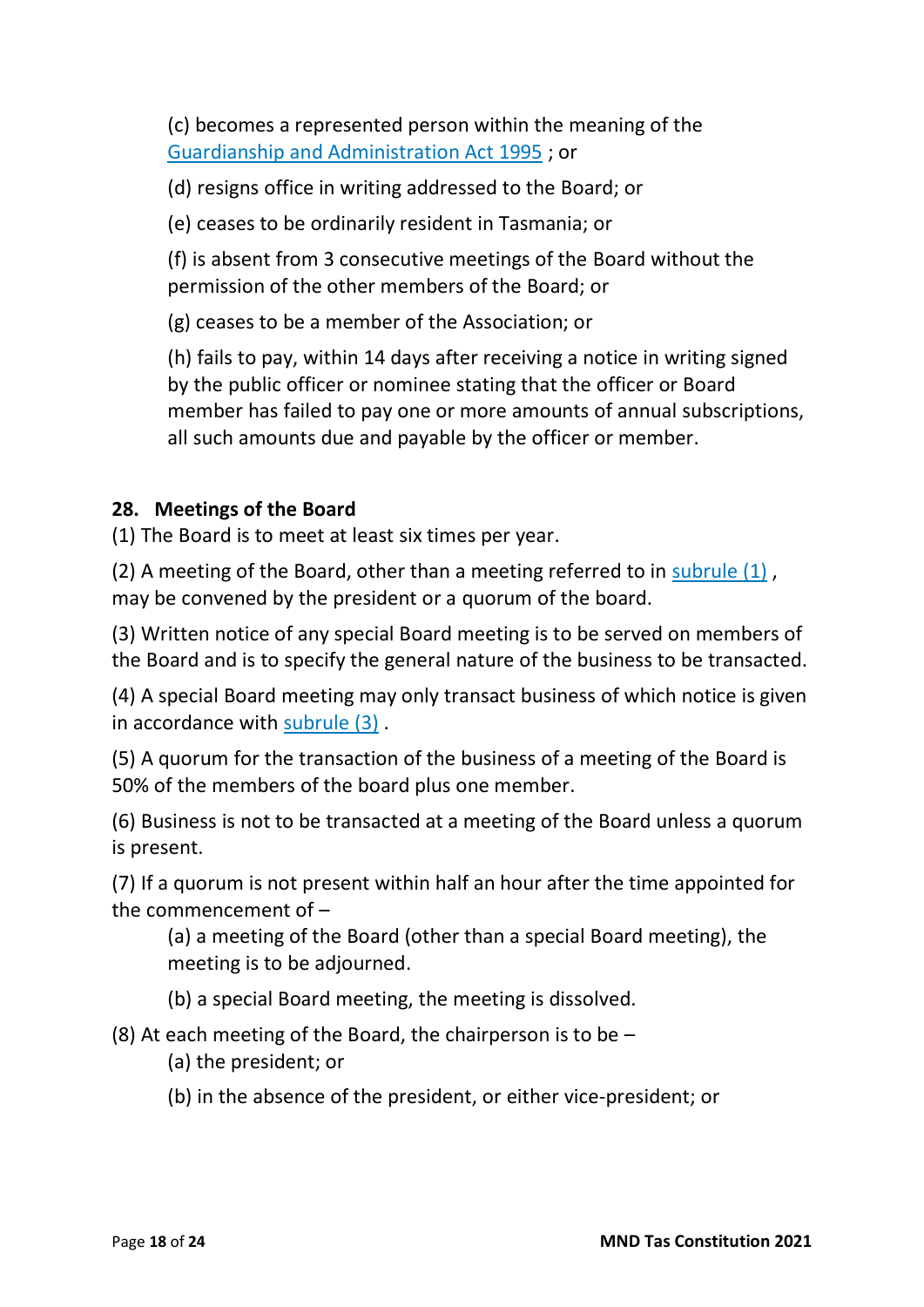(d) in the absence of the president and either vice-presidents, a member of the Board elected to preside as chairperson by the members of the Board present at the meeting.

(9) Any question arising at a meeting of the Board is to be determined –

(a) on a show of hands; or

(b) if demanded by a member, by a poll taken at that meeting in the manner the chairperson determines.

(10) On any question arising at a meeting of the Board, a member of the Board (including the chairperson) has one vote only.

(11) Despite [subrule](https://www.legislation.tas.gov.au/view/whole/html/inforce/current/sr-2017-072?query=((PrintType%3D%22act.reprint%22+AND+Amending%3C%3E%22pure%22+AND+PitValid%3D%40pointInTime(20180129000000))+OR+(PrintType%3D%22act.reprint%22+AND+Amending%3D%22pure%22+AND+PitValid%3D%40pointInTime(20180129000000))+OR+(PrintType%3D%22reprint%22+AND+Amending%3C%3E%22pure%22+AND+PitValid%3D%40pointInTime(20180129000000))+OR+(PrintType%3D%22reprint%22+AND+Amending%3D%22pure%22+AND+PitValid%3D%40pointInTime(20180129000000)))+AND+Title%3D(%22association%22+AND+%22model%22+AND+%22rules%22)&dQuery=Document+Types%3D%22%3Cspan+class%3D) (10) , in the case of an equality of votes, the chairperson has a second or casting vote.

(12) Written notice of each Board meeting is to be served on each member of the Board by –

(a) giving it to the member seven days before on which the meeting is to be held; or

(b) leaving it, seven days before the meeting is to be held, at the member's postal or residential address or place or address of business or employment last known to the server of the notice; or

(c) sending it by post, to the person's postal or residential address or address of business or employment last known to the server of the notice, in sufficient time for it to be delivered to that address in the ordinary course of post seven days before on which the meeting is to be held; or

(d) faxing it to the member's fax number; or

(e) emailing it to the email address, of the member, that the member has nominated as the email address to which notices from the Association may be sent.

# **29. Disclosure of interests**

(1) If a member of the Board or a member of a committee has a direct or indirect pecuniary interest in a matter being considered, or about to be considered, by the Board or committee at a meeting, the member is to, as soon as practicable after the relevant facts come to the member's knowledge, disclose the nature of the interest to the Board.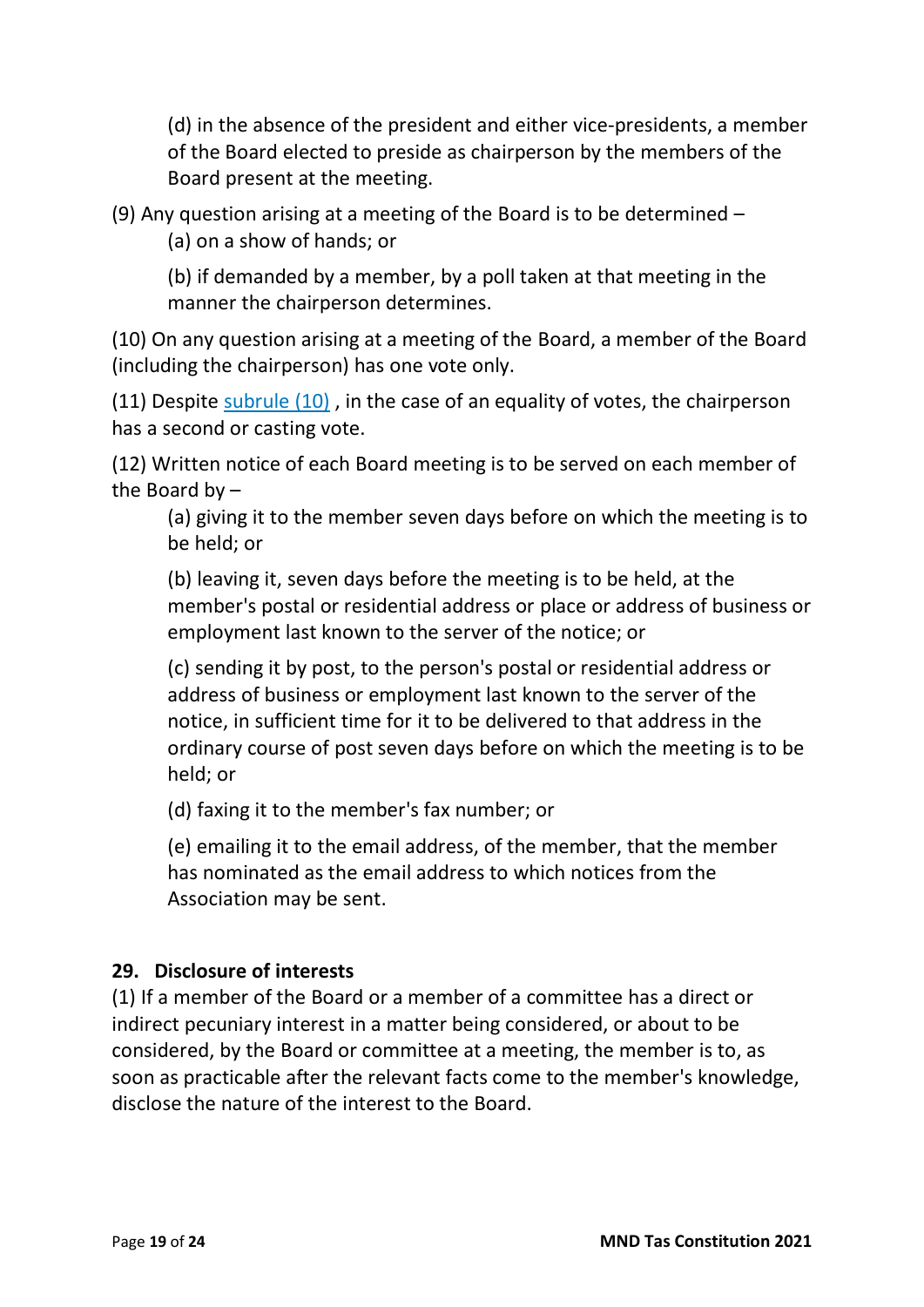(2) If at a meeting of the Board or a committee a member of the Board or committee votes in respect of any matter in which the member has a direct or indirect pecuniary interest, that vote is not to be counted.

#### **30. Committees**

(1) The Board may –

- (a) appoint a committee from the Board; and
- (b) prescribe the powers and functions of that committee.

(2) The Board may co-opt any person as a member of a committee without voting rights, whether or not the person is a member of the Association.

(3) A quorum for the transaction of the business of a meeting of the committee is 3 appointed members entitled to vote.

(4) Any question arising at a meeting of a committee is to be determined –

(a) on a show of hands; or

(b) if demanded by a member, by a poll taken at that meeting in the manner the chairperson determines.

(5) On any question arising at a meeting of a committee, a member of the committee (including the chairperson) has one vote only.

(6) Written notice of each committee meeting is to be served on each member of the committee by –

(a) giving it to the member seven days before the day on which the meeting is to be held; or

(b) leaving it, seven days before the meeting is to be held, at the member's postal or residential address or place or address of business or employment last known to the server of the notice; or

(c) sending it by post, to the person's postal or residential address or address of business or employment last known to the server of the notice, in sufficient time for it to be delivered to that address seven days before the meeting is to be held; or

(d) faxing it to the member's fax number; or

(e) emailing it to the email address, of the member, that the member has nominated as the email address to which notices from the Association may be sent.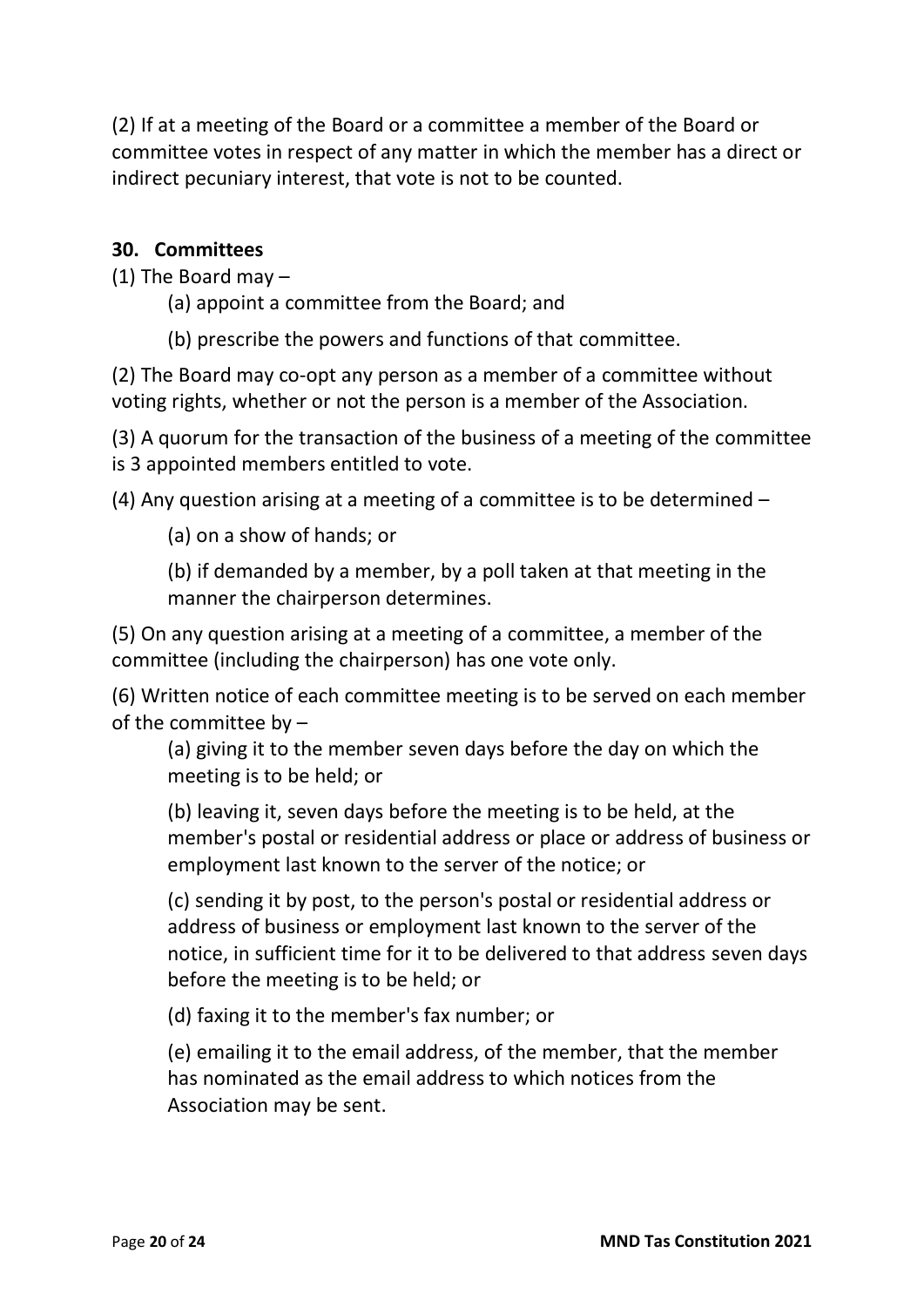#### **31. Executive Board**

(1) The president, the vice-presidents, the treasurer and the secretary constitute the executive Board.

(2) During the period between meetings of the Board, the executive Board may issue instructions to the public officer and employees of the Association in matters of urgency connected with the management of the affairs of the Association.

(3) The executive Board is to report on any instructions issued under [subrule](https://www.legislation.tas.gov.au/view/whole/html/inforce/current/sr-2017-072?query=((PrintType%3D%22act.reprint%22+AND+Amending%3C%3E%22pure%22+AND+PitValid%3D%40pointInTime(20180129000000))+OR+(PrintType%3D%22act.reprint%22+AND+Amending%3D%22pure%22+AND+PitValid%3D%40pointInTime(20180129000000))+OR+(PrintType%3D%22reprint%22+AND+Amending%3C%3E%22pure%22+AND+PitValid%3D%40pointInTime(20180129000000))+OR+(PrintType%3D%22reprint%22+AND+Amending%3D%22pure%22+AND+PitValid%3D%40pointInTime(20180129000000)))+AND+Title%3D(%22association%22+AND+%22model%22+AND+%22rules%22)&dQuery=Document+Types%3D%22%3Cspan+class%3D) (2) to the next meeting of the Board.

# **32. Annual subscription**

- (1) The annual subscription, for the Association, that is payable by members of the Association is set at the AGM.
	- (a) People living with MND or KD and their significant support person, partner or carer are offered free membership.
	- (b) After a person living with MND or KD passes away their significant support person, partner or carer is offered free membership for one year.
- (2) The annual subscription of the Association, that is payable by members of the Association is due and payable at the time of lodging the membership form and each anniversary date of signing up thereafter.
- $(3)$  If  $$ 
	- a. There has been sent to the member, after the first day of the anniversary date a notice in writing, stating that the members details may be removed from the register of members if the member has not, within 14 days from the date of notice paid all annual subscriptions due and payable by the member;
	- b. A member of the Association who has not paid his or her annual subscription of the Association within 3 months after the anniversary date of joining the Association; and the Administration team may update the details on the register of members maintained under rule 5(8).
- (4) If a member of the Association has not paid his or her annual subscription fee at the time of the AGM they will not be entitled to vote at the annual general meeting of the Association.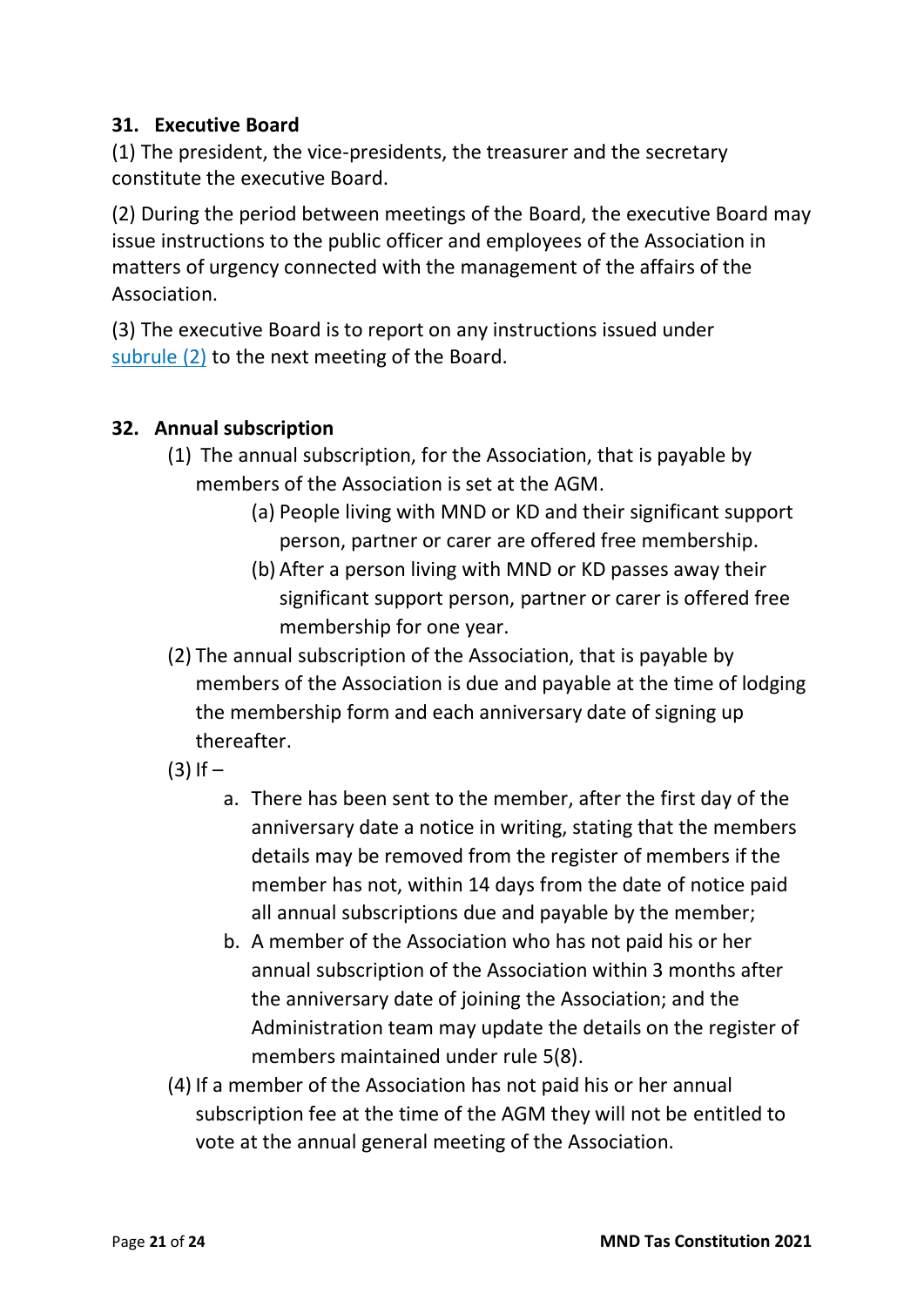#### **33. Service of notices and requisitions**

Except as otherwise provided by these rules, a document may be served under these rules on a person by –

(a) giving it to the person; or

(b) leaving it at, or sending it by post to, the person's postal or residential address or place or address of business or employment last known to the server of the document; or

(c) faxing it to the person's fax number; or

(d) emailing it to the person's email address.

## **34. Expulsion of members**

(1) The Board may expel a member from the Association if, in the opinion of the Board, the member is guilty of conduct detrimental to the interests of the Association.

(2) The expulsion of a member under [subrule](https://www.legislation.tas.gov.au/view/whole/html/inforce/current/sr-2017-072?query=((PrintType%3D%22act.reprint%22+AND+Amending%3C%3E%22pure%22+AND+PitValid%3D%40pointInTime(20180129000000))+OR+(PrintType%3D%22act.reprint%22+AND+Amending%3D%22pure%22+AND+PitValid%3D%40pointInTime(20180129000000))+OR+(PrintType%3D%22reprint%22+AND+Amending%3C%3E%22pure%22+AND+PitValid%3D%40pointInTime(20180129000000))+OR+(PrintType%3D%22reprint%22+AND+Amending%3D%22pure%22+AND+PitValid%3D%40pointInTime(20180129000000)))+AND+Title%3D(%22association%22+AND+%22model%22+AND+%22rules%22)&dQuery=Document+Types%3D%22%3Cspan+class%3D) (1) does not take effect until whichever of the following occurs later:

(a) the fourteenth day after the day on which a notice is served on the member under [subrule](https://www.legislation.tas.gov.au/view/whole/html/inforce/current/sr-2017-072?query=((PrintType%3D%22act.reprint%22+AND+Amending%3C%3E%22pure%22+AND+PitValid%3D%40pointInTime(20180129000000))+OR+(PrintType%3D%22act.reprint%22+AND+Amending%3D%22pure%22+AND+PitValid%3D%40pointInTime(20180129000000))+OR+(PrintType%3D%22reprint%22+AND+Amending%3C%3E%22pure%22+AND+PitValid%3D%40pointInTime(20180129000000))+OR+(PrintType%3D%22reprint%22+AND+Amending%3D%22pure%22+AND+PitValid%3D%40pointInTime(20180129000000)))+AND+Title%3D(%22association%22+AND+%22model%22+AND+%22rules%22)&dQuery=Document+Types%3D%22%3Cspan+class%3D) (3) ;

(b) if the member exercises his or her right of appeal under this rule, the conclusion of the special general meeting convened to hear the appeal.

(3) If the Board expels a member from the Association, the public officer, without undue delay, is to cause to be served on the member a notice in writing –

(a) stating that the Board has expelled the member; and

(b) specifying the grounds for the expulsion; and

(c) informing the member of the right to appeal against the expulsion under [rule](https://www.legislation.tas.gov.au/view/whole/html/inforce/current/sr-2017-072?query=((PrintType%3D%22act.reprint%22+AND+Amending%3C%3E%22pure%22+AND+PitValid%3D%40pointInTime(20180129000000))+OR+(PrintType%3D%22act.reprint%22+AND+Amending%3D%22pure%22+AND+PitValid%3D%40pointInTime(20180129000000))+OR+(PrintType%3D%22reprint%22+AND+Amending%3C%3E%22pure%22+AND+PitValid%3D%40pointInTime(20180129000000))+OR+(PrintType%3D%22reprint%22+AND+Amending%3D%22pure%22+AND+PitValid%3D%40pointInTime(20180129000000)))+AND+Title%3D(%22association%22+AND+%22model%22+AND+%22rules%22)&dQuery=Document+Types%3D%22%3Cspan+class%3D) 35 .

# **35. Appeal against expulsion**

(1) A member may appeal against an expulsion under [rule](https://www.legislation.tas.gov.au/view/whole/html/inforce/current/sr-2017-072?query=((PrintType%3D%22act.reprint%22+AND+Amending%3C%3E%22pure%22+AND+PitValid%3D%40pointInTime(20180129000000))+OR+(PrintType%3D%22act.reprint%22+AND+Amending%3D%22pure%22+AND+PitValid%3D%40pointInTime(20180129000000))+OR+(PrintType%3D%22reprint%22+AND+Amending%3C%3E%22pure%22+AND+PitValid%3D%40pointInTime(20180129000000))+OR+(PrintType%3D%22reprint%22+AND+Amending%3D%22pure%22+AND+PitValid%3D%40pointInTime(20180129000000)))+AND+Title%3D(%22association%22+AND+%22model%22+AND+%22rules%22)&dQuery=Document+Types%3D%22%3Cspan+class%3D) 34 by serving on the public officer, within 14 days after the service of a notice under rule [34\(3\)](https://www.legislation.tas.gov.au/view/whole/html/inforce/current/sr-2017-072?query=((PrintType%3D%22act.reprint%22+AND+Amending%3C%3E%22pure%22+AND+PitValid%3D%40pointInTime(20180129000000))+OR+(PrintType%3D%22act.reprint%22+AND+Amending%3D%22pure%22+AND+PitValid%3D%40pointInTime(20180129000000))+OR+(PrintType%3D%22reprint%22+AND+Amending%3C%3E%22pure%22+AND+PitValid%3D%40pointInTime(20180129000000))+OR+(PrintType%3D%22reprint%22+AND+Amending%3D%22pure%22+AND+PitValid%3D%40pointInTime(20180129000000)))+AND+Title%3D(%22association%22+AND+%22model%22+AND+%22rules%22)&dQuery=Document+Types%3D%22%3Cspan+class%3D) , a requisition in writing demanding the convening of a special general meeting for the purpose of hearing the appeal.

(2) On receipt of a requisition, the public officer is to immediately notify the Board of the receipt.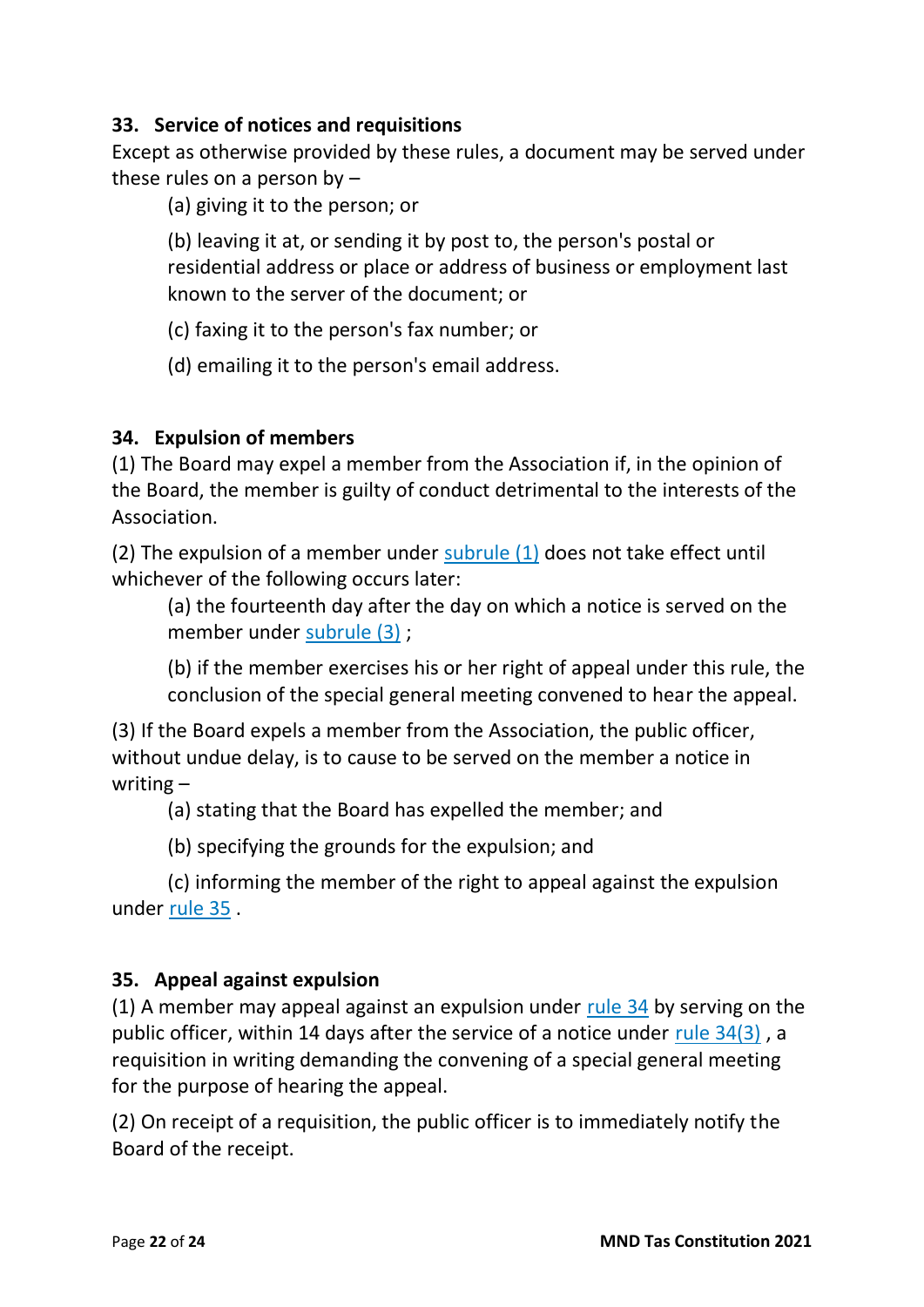(3) The Board is to cause a special general meeting to be held within 21 days after the day on which the requisition is received.

(4) At a special general meeting convened for the purpose of hearing an appeal under this rule –

(a) no business other than the question of the expulsion is to be transacted; and

(b) the Board may place before the meeting details of the grounds of the expulsion and the Board's reasons for the expulsion; and

(c) the expelled member must be given an opportunity to be heard; and

(d) the members of the Association who are present are to vote by secret ballot on the question of whether the expulsion should be lifted or confirmed.

(5) If at the special general meeting a majority of the members present vote in favour of the lifting of the expulsion –

(a) the expulsion is lifted; and

(b) the expelled member is entitled to continue as a member of the Association.

(6) If at the special general meeting a majority of the members present vote in favour of the confirmation of the expulsion –

(a) the expulsion takes effect; and

(b) the expelled member ceases to be a member of the Association.

#### **36. Disputes**

(1) A dispute between a member of the Association, in his or her capacity as a member, and the Association is to be determined by arbitration in accordance with the provisions of the [Commercial Arbitration Act 2011](https://www.legislation.tas.gov.au/view/html/inforce/2017-12-26/act-2011-013) .

(2) This rule does not affect the operation of [rule](https://www.legislation.tas.gov.au/view/whole/html/inforce/current/sr-2017-072?query=((PrintType%3D%22act.reprint%22+AND+Amending%3C%3E%22pure%22+AND+PitValid%3D%40pointInTime(20180129000000))+OR+(PrintType%3D%22act.reprint%22+AND+Amending%3D%22pure%22+AND+PitValid%3D%40pointInTime(20180129000000))+OR+(PrintType%3D%22reprint%22+AND+Amending%3C%3E%22pure%22+AND+PitValid%3D%40pointInTime(20180129000000))+OR+(PrintType%3D%22reprint%22+AND+Amending%3D%22pure%22+AND+PitValid%3D%40pointInTime(20180129000000)))+AND+Title%3D(%22association%22+AND+%22model%22+AND+%22rules%22)&dQuery=Document+Types%3D%22%3Cspan+class%3D) 35 .

# **37**.**Dissolution of the Association**

In the event of the Association being wound up or dissolved, any surplus assets remaining after the payment of the Association's liabilities shall be transferred to another organisation with similar objectives and which is a not for profit organisation.